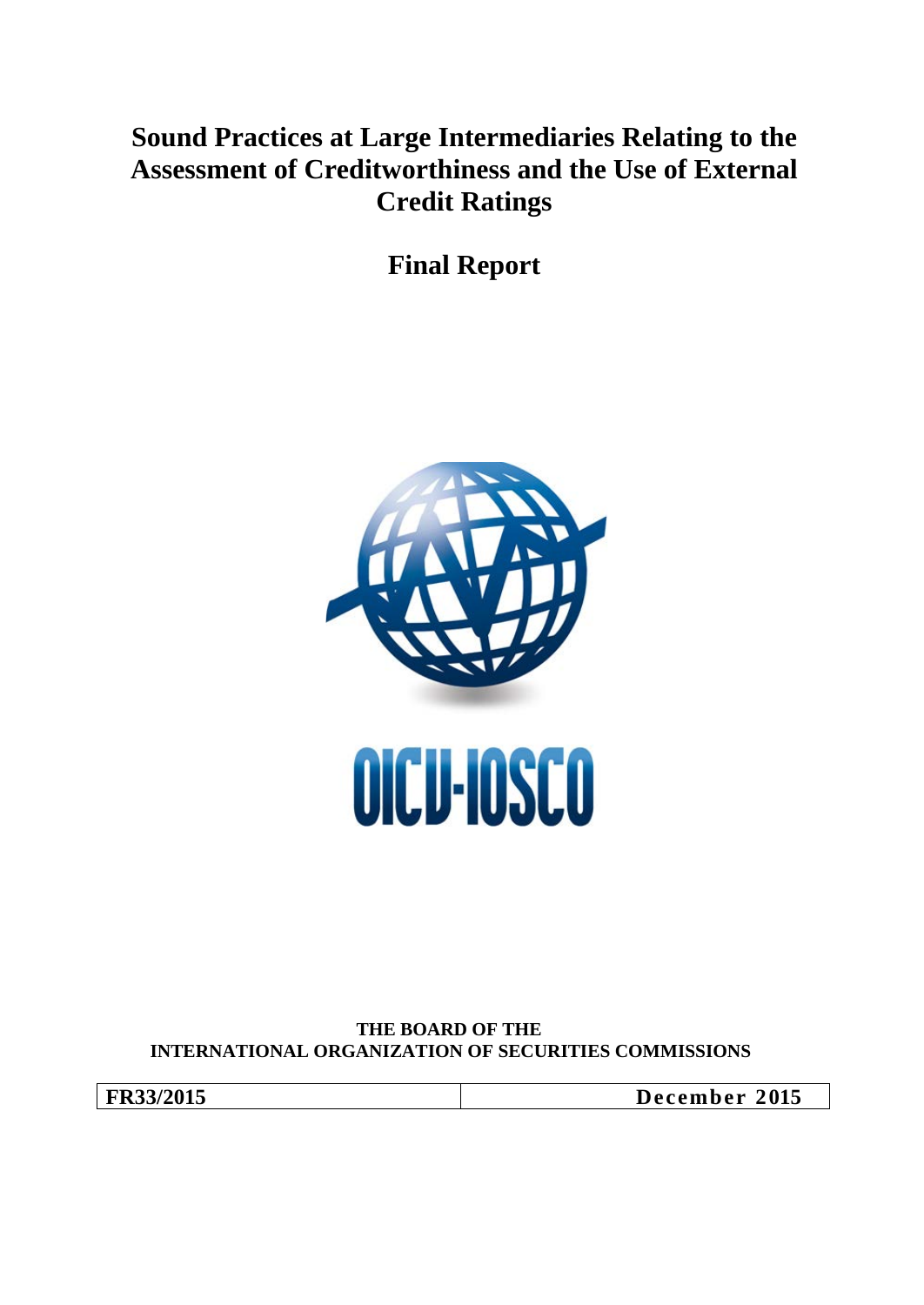Copies of publications are available from: The International Organization of Securities Commissions website www.iosco.org

© *International Organization of Securities Commissions 2015. All rights reserved. Brief excerpts may be reproduced or translated provided the source is stated.*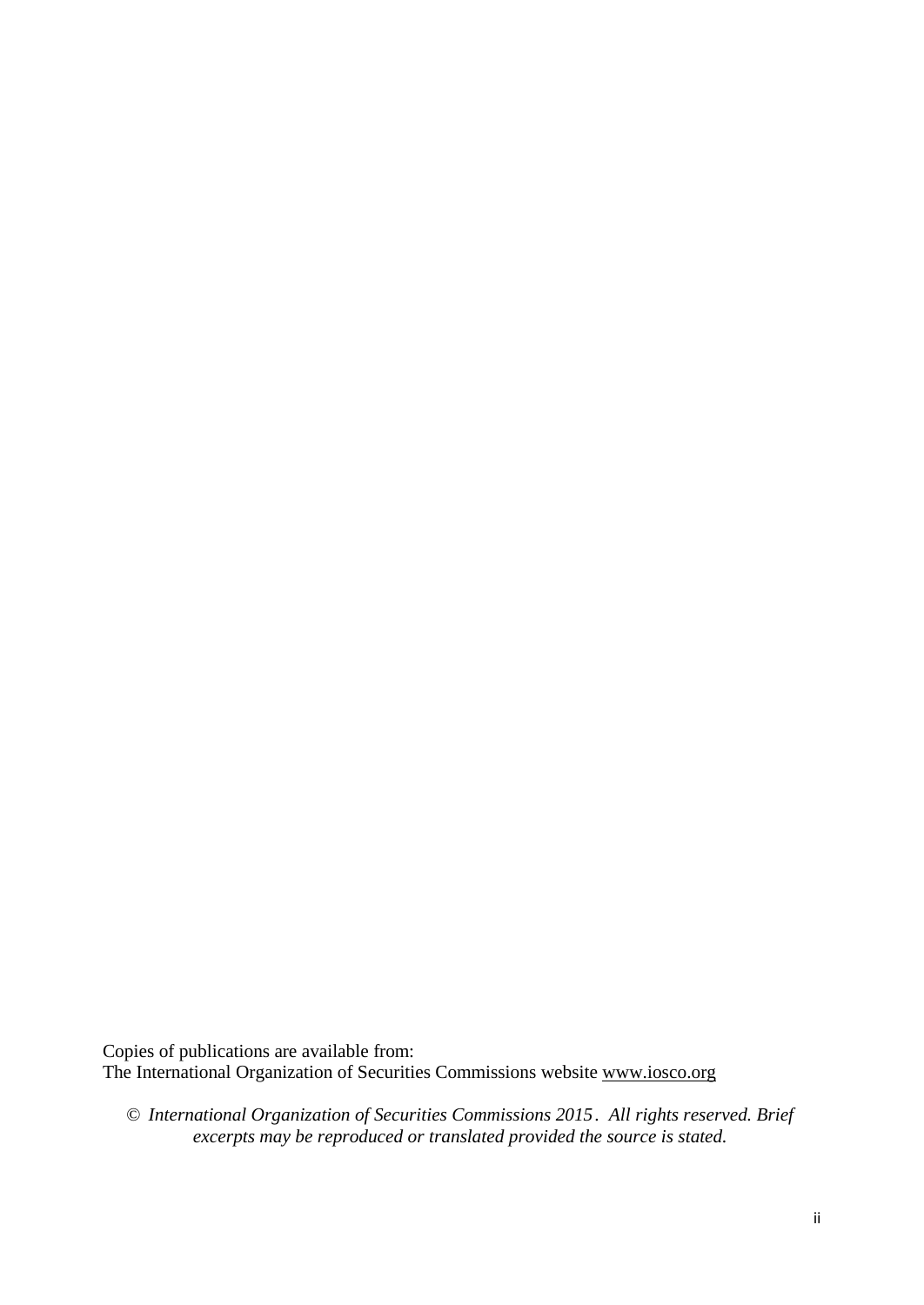#### **Foreword**

The Board of the International Organization of Securities Commissions (**IOSCO**) has published this final report on *Sound Practices at Large Intermediaries Relating to the Assessment of Creditworthiness and the Use of External Credit Ratings* (**Final Report**) following publication of a Consultation Report, *Sound Practices at Large Intermediaries: Alternatives to the Use of Credit Ratings to Assess Creditworthiness*. [1](#page-2-0) The Final Report provideSound Practices at large intermediaries:

Alternatives to the use of credit ratings to assess creditworthinesss background on the project and the work undertaken by IOSCO's Committee on the Regulation of Market Intermediaries (Committee or C3) on assessment of creditworthiness by large market intermediaries. It also sets forth a number of sound practices<sup>[2](#page-2-1)</sup> that regulators could consider as part of their oversight of market intermediaries, and which large market intermediaries may find useful in the development and implementation of effective alternative methods for the assessment of creditworthiness. Further, it reflects edits made to address a number of public comments received on the Consultation Report.

IOSCO recognizes that not every sound practice will be appropriate or equally effective for all large market intermediaries. However, IOSCO would still encourage individual market intermediaries to consider these sound practices where relevant to their activities. In addition, even though the focus of this report is on large intermediaries, we encourage smaller intermediaries to consider the points and analysis discussed in this report.

<span id="page-2-0"></span> $\mathbf{1}$ 

<sup>1</sup> See CR05/2015 *Sound Practices at large intermediaries:Alternatives to the use of credit ratings to assess creditworthiness*, Consultation Report, Report of the IOSCO Board, May 2015, available at: [http://www.iosco.org/library/pubdocs/pdf/IOSCOPD486.pdf.](http://www.iosco.org/library/pubdocs/pdf/IOSCOPD486.pdf) 

<span id="page-2-1"></span><sup>&</sup>lt;sup>2</sup> Sound practices consist of practices that regulators could consider. Such practices would not be reflected in the methodology for the implementation of the IOSCO Objectives And Principles of Securities Regulation as they do not represent a standard that IOSCO members are necessarily expected to implement or be assessed against.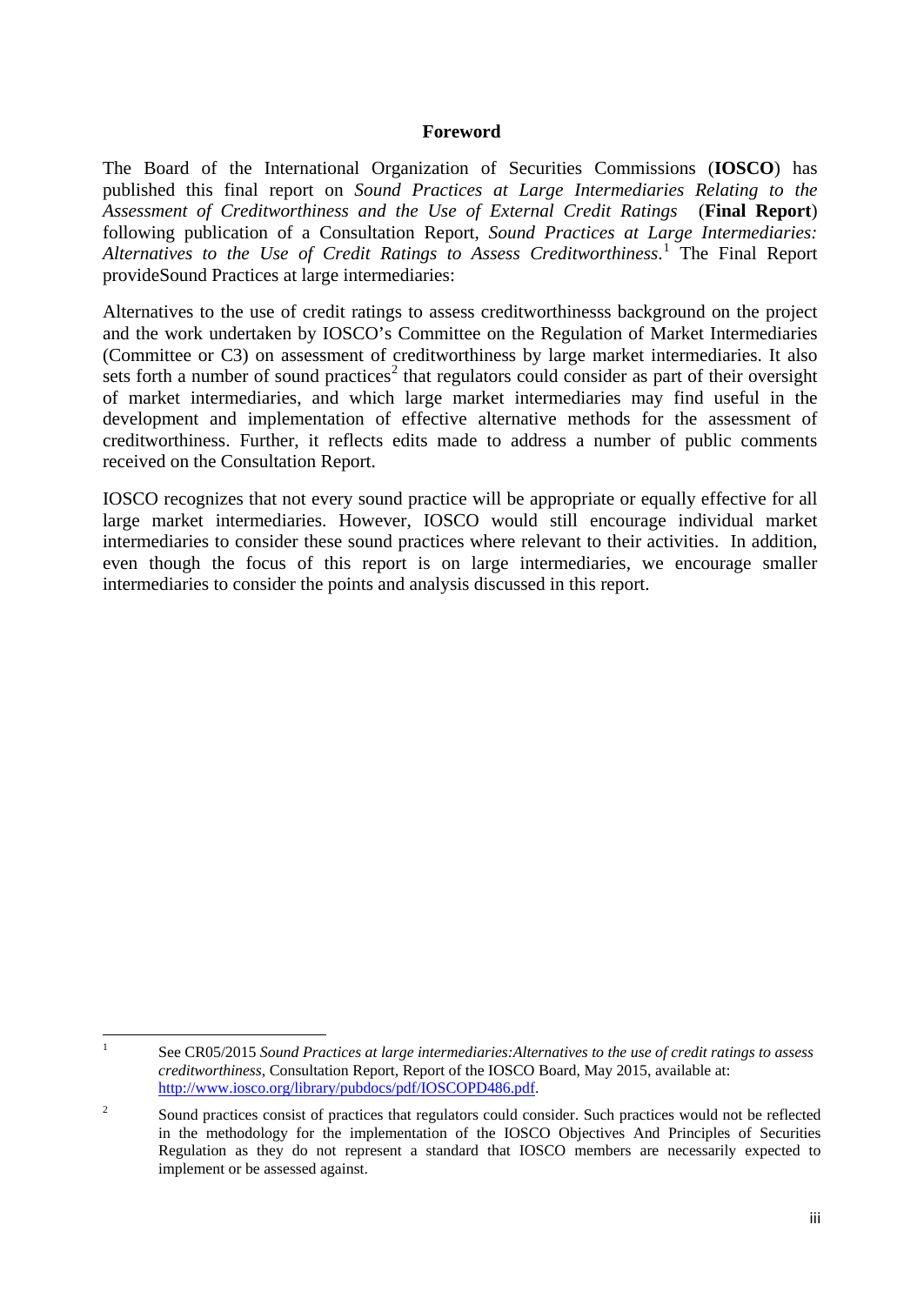### **Table of Contents**

| I. Executive Summary                                                                     |                                  |  |  |
|------------------------------------------------------------------------------------------|----------------------------------|--|--|
| II. Background                                                                           |                                  |  |  |
| A. Introduction                                                                          | $\overline{2}$<br>$\overline{2}$ |  |  |
| <b>B.</b> Previous Work                                                                  |                                  |  |  |
| 1. G-20 and FSB Projects                                                                 | $\overline{2}$                   |  |  |
| 2. IOSCO's Implementation                                                                | $\overline{4}$                   |  |  |
| 3. National Jurisdiction Implementation                                                  | $\overline{4}$                   |  |  |
| C. Reduction of Mechanistic Reliance on Credit Ratings                                   | 5                                |  |  |
| 1. Regulations on the Securities Industry                                                | 5                                |  |  |
| 2. Relevant Prudential Regulations                                                       | 6                                |  |  |
| D. Purpose and Scope of the Project                                                      | 6                                |  |  |
| E. Methodology                                                                           | 7                                |  |  |
| III. How Large Intermediaries Use and Assess Creditworthiness                            | 8                                |  |  |
| A. Overview                                                                              | 8                                |  |  |
| B. Sources of Credit Risk and Uses of Credit Assessments                                 | 9                                |  |  |
| C. Credit Risk Management                                                                | 9                                |  |  |
| 1. Resources for Credit Risk Management                                                  | 9                                |  |  |
| 2. Internal Organization                                                                 | 10                               |  |  |
| 3. Corporate Governance                                                                  | 11                               |  |  |
| 4. Review of Assessments of Creditworthiness                                             | 13                               |  |  |
| D. Assessing Creditworthiness                                                            | 13                               |  |  |
| 1. Financial Instruments                                                                 | 14                               |  |  |
| 2. Counterparties                                                                        | 15                               |  |  |
| E. Monitoring and Review of Existing Credit Risks and Models                             | 17                               |  |  |
| F. Use of Credit Ratings from External Credit Rating Agencies                            | 18                               |  |  |
| 1. Reliance on CRA Ratings                                                               | 18                               |  |  |
| 2. Deviations from CRA Ratings                                                           | 19                               |  |  |
| IV. Challenges to the Adoption of Alternative Methods of Credit Assessment               | 19                               |  |  |
| V. Sound Practices for Market Intermediaries                                             |                                  |  |  |
| A. Introduction                                                                          |                                  |  |  |
| <b>B.</b> Sound Practices                                                                | 20                               |  |  |
| Appendix 1:<br><b>Summary of Roundtables</b>                                             | 23                               |  |  |
| Tables of Participating Regulators and Tally of Intermediary Responses by<br>Appendix 2: |                                  |  |  |

Jurisdiction 30

iv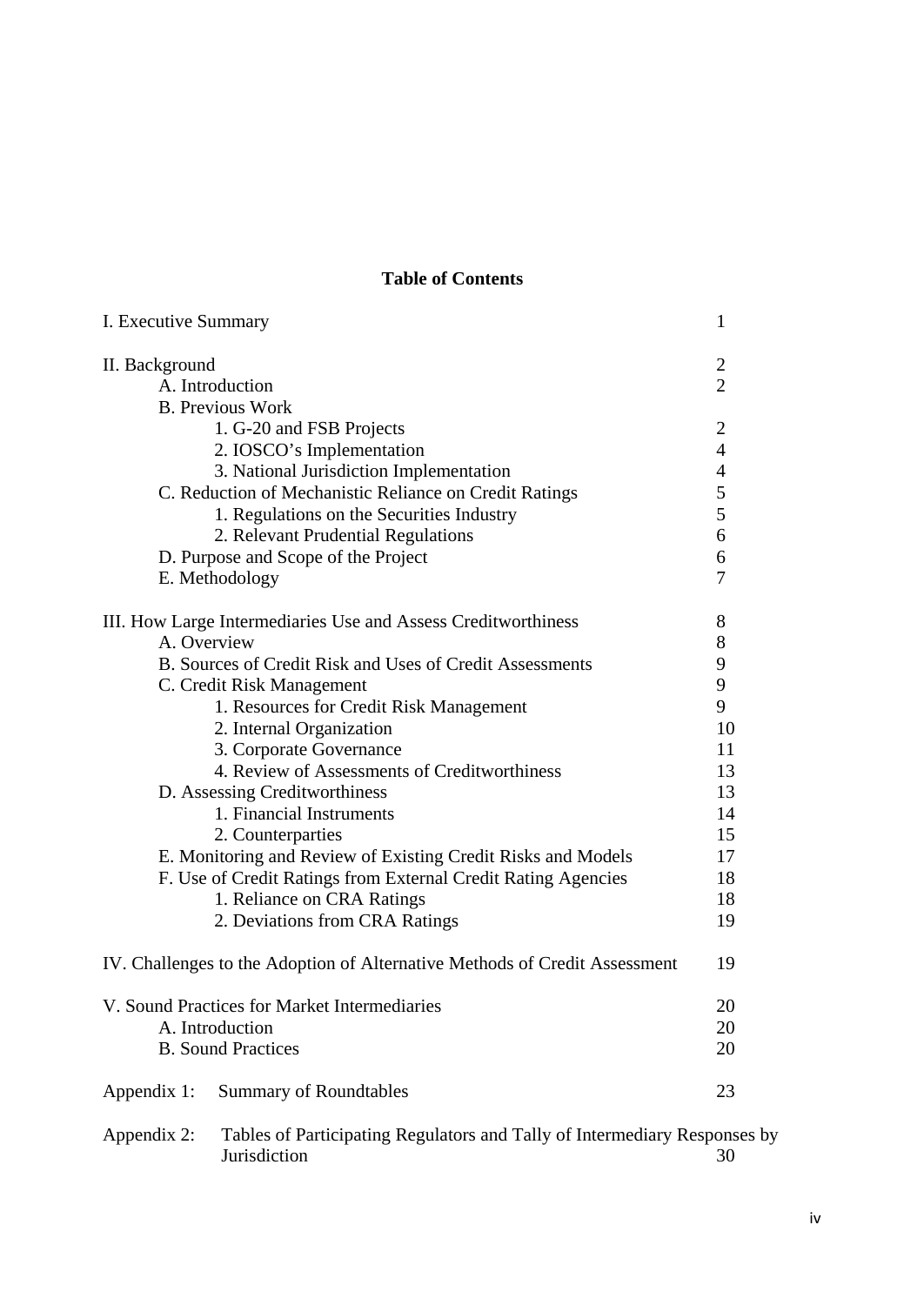#### **I. Executive Summary**

The IOSCO Board requested that its Committee for the Regulation of Market Intermediaries (Committee or C3) examine the reliance on credit ratings by large market intermediaries in member jurisdictions and, most importantly, to identify "sound practices" currently in place at these firms with regard to the use of alternatives to credit ratings to assess creditworthiness (Project). The results of the Project are intended to promote the implementation of the Financial Stability Board (FSB) *Principles for Reducing Reliance on CRA Ratings* (CRA Principles).

The project specification stated that the Committee would work to gain an updated understanding of where member jurisdictions currently stand in connection with the reduction of reliance on credit ratings for market intermediaries in line with the CRA Principles. It further anticipated the development of a questionnaire to large intermediaries for the purpose of eliciting facts on their current practices relating to the standards, procedures, and methodologies they use to assess the creditworthiness of investment products and counterparties, as alternatives to mechanistic reliance on external credit rating agency (CRA) ratings. In addition, the project mandate contemplated that the Committee would convene up to two roundtables with large intermediary industry representatives to elicit their views on alternatives to the use of CRA ratings.

The Committee was further requested to identify sound practices that market intermediaries could potentially consider implementing in connection with their internal credit risk management processes and procedures. These sound practices could also potentially inform ongoing and future regulatory reform.

The Committee did the following in developing this Final Report:

- Conducted a survey of market intermediaries in IOSCO jurisdictions. Responses were received from 53 market intermediary firms in 14 C3 member jurisdictions.
- Held two roundtables with large market intermediary firms in April and July 2014. A summary of the roundtables is attached as Appendix 1.
- Used the results of the survey and the feedback from the attendees at the roundtables to draft and publish a Consultation Report for public comment. C2 considered the public comments in drafting this Final Report.

Among other things, this Final Report:

- Provides background to the project.
- Describes the work undertaken by the Committee.
- Analyzes responses received from the market intermediary questionnaire.
- Sets forth a number of "sound practices" for large market intermediary firms to consider in the implementation of their internal credit assessment policies and procedures.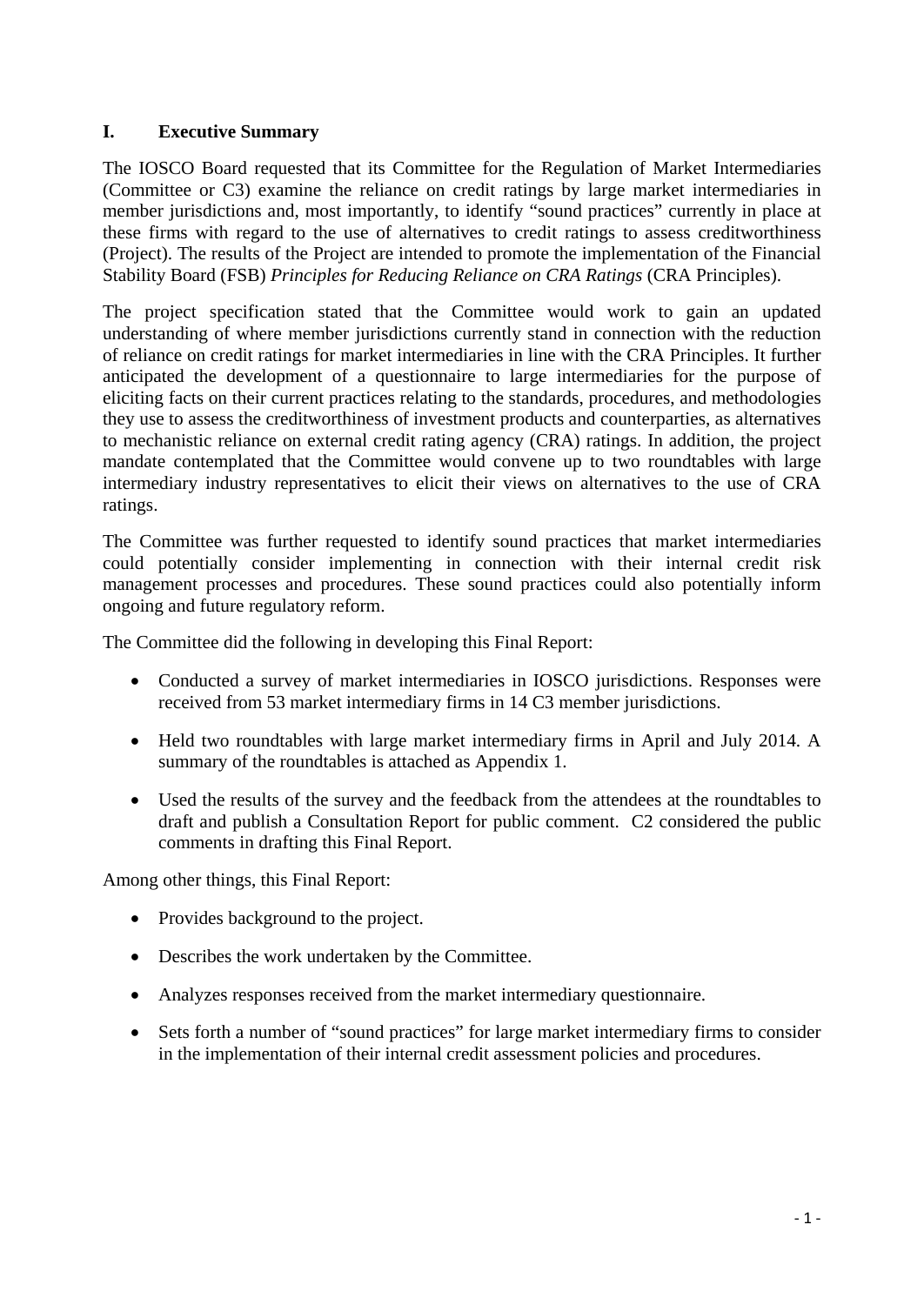### **II. Background**

### **A. Introduction**

CRA ratings represent a qualified assessment based on available information about an issuer or borrower, its market and its economic environment. This can offer investors and lenders an efficient way to label the risks associated with a particular borrowing or lending facility. Therefore, CRA ratings are used extensively in the financial community and are considered in prudential regulation, central bank operations, central counterparty (CCP) operations, investment fund management, and securities and market intermediary firms, among others.

However, examinations of some of the causes of the 2008-2009 financial crisis suggest that the "hard wiring" of CRA ratings within elements of prudential regulation may have been wrongly interpreted by some market participants as providing ratings with an official "seal of approval." This may have reduced the incentives for some firms to develop their own capacity for credit risk assessment and due diligence and may have led to overreliance on CRA ratings, thus exacerbating the financial crisis.

The possible overreliance on ratings has become a concern for financial regulators. Efforts in this respect are mainly concentrated on two areas: (1) requirements on financial firms to undertake their own due diligence and internal risk management instead of relying mechanistically on external CRA ratings, and (2) reconsideration of references to ratings in the regulatory framework, in light of their implicit potential to be regarded as public endorsement of CRA ratings, and thus, their potential to negatively influence market behavior. IOSCO believes that reducing such overreliance and seeking to identify sound practices with regard to suitable alternative credit assessment methods should both increase investor protection and be beneficial for market integrity and financial stability.

### **B. Previous Work**

### **1. G-20 and FSB Projects**

In recent years, there have been a number of measures undertaken by numerous international and national bodies to address the reliance of market participants such as broker-dealers on credit ratings to distinguish between classes of obligors, issuers, or financial instruments.

International consensus was reached regarding the need to regulate the operations of the CRAs and on the main principles of regulatory oversight. Three international organizations have led the discussions that have resulted in this consensus: the G-20, the Financial Stability Board (FSB), and IOSCO.

In the midst of the financial crisis, the FSB undertook an analysis of the causes and weaknesses underlying the market turmoil and set out recommendations to increase market and institutional resilience for the future. The request ended with the publication of the *Report of the Financial Stability Forum on Enhancing Market and Institutional Resilience*, [3](#page-5-0) published in April 2008, which proposed concrete actions to promote, among others, changes in the role and uses of CRA ratings. The report highlighted the relevance that CRAs have in evaluating information on structured financial products and the reliance placed on their ratings by investors.

<span id="page-5-0"></span> $\overline{3}$ 

See [http://www.financialstabilityboard.org/publications/r\\_0804.pdf](http://www.financialstabilityboard.org/publications/r_0804.pdf)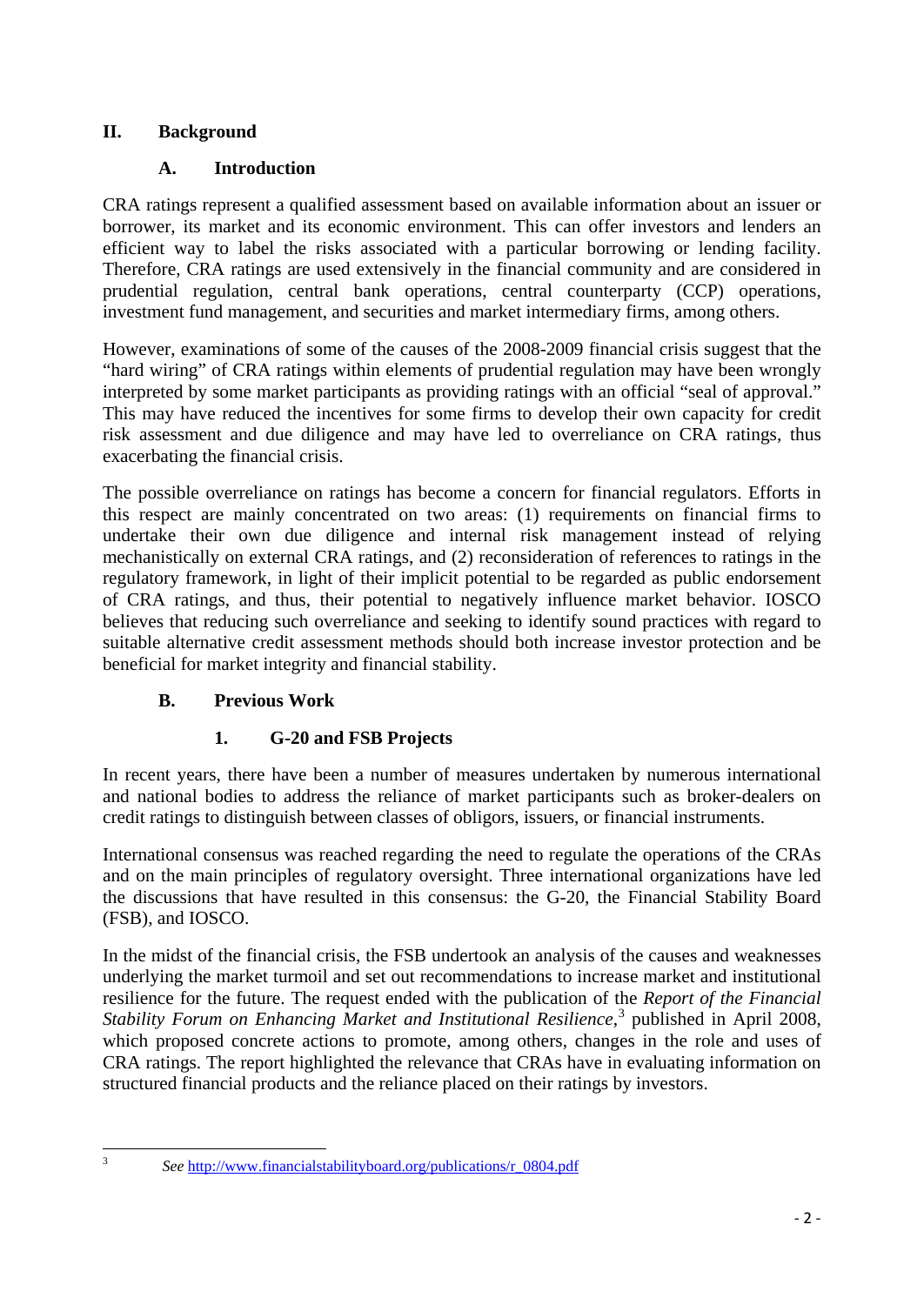To address the weaknesses described in the report, the FSB made recommendations to CRAs that were mainly oriented to strengthen their corporate governance structure and improve transparency of their methodologies, in particular regarding the differences observed between corporate debt and structured products. Additionally, the FSB recommended that investors address their overreliance on ratings (investors' due diligence) and that regulators review their use of ratings in the regulatory and supervisory framework, in order to avoid inducing uncritical reliance on CRA ratings.

In October 2010, the FSB published its high level principles *Financial Stability Board (FSB) Principles for Reducing Reliance on CRA Ratings* (CRA Principles)<sup>[4](#page-6-0)</sup> for use by authorities in the alignment of the efforts to reduce their reliance on ratings. The CRA Principles called for standard setters and authorities to assess references to CRA ratings in standards, laws, and regulations and, wherever possible, remove them or replace them with suitable alternative standards of creditworthiness. In addition, banks, market participants, and institutional investors were called on to make their own credit assessments, rather than relying solely on CRA ratings in their credit assessment approach.

G-20 leaders endorsed the FSB's principles on reducing reliance on external credit ratings and declared that "standard setters, market participants, supervisors, and central banks should not rely mechanistically on external credit ratings." In 2012, the G-20 called for faster progress by national authorities and standard-setting bodies in ending the mechanistic reliance on credit ratings. In response to this call, the FSB published in November 2012 the *Roadmap for reducing reliance on CRA ratings: FSB report to G20 Finance Ministers and Central Bank Governors* (Roadmap)<sup>[5](#page-6-1)</sup> intended to accelerate implementation of the CRA Principles. The Roadmap consists of two tracks:

- efforts "to reduce mechanistic reliance on CRA ratings through standards, laws and regulations"; and
- "work by authorities to promote and, where needed, require that financial institutions strengthen and disclose information on their own credit risk assessment approaches as a replacement for mechanistic reliance on CRA ratings."

To accelerate progress, the FSB decided to undertake a thematic peer review to assist national authorities in fulfilling their commitments under the Roadmap. The review took place in two stages. The first stage, published in August  $2013$ , comprised a structured stock-taking of references to CRA ratings in national laws and regulations. The report noted that progress had been greatest in the identification and removal of "hard-wired" references, particularly in the U.S. and the European Union. It also identified several areas where accelerated progress is still needed. The second stage was mainly focused on the action plans developed by national authorities to implement the Roadmap.

In May 2014, the FSB published the results from its *Thematic Review of the FSB Principles for Reducing Reliance on CRA Ratings* (FSB Thematic Review).[7](#page-6-3) The FSB Thematic Review

<span id="page-6-0"></span> $\overline{4}$ See [http://www.financialstabilityboard.org/publications/r\\_101027.pdf.](http://www.financialstabilityboard.org/publications/r_101027.pdf)

<span id="page-6-1"></span><sup>5</sup> *See* [http://www.financialstabilityboard.org/publications/r\\_121105b.pdf.](http://www.financialstabilityboard.org/publications/r_121105b.pdf)

<span id="page-6-2"></span><sup>6</sup> *See* [http://www.financialstabilityboard.org/publications/r\\_130829e.pdf.](http://www.financialstabilityboard.org/publications/r_130829e.pdf)

<span id="page-6-3"></span><sup>7</sup> *See* [http://www.financialstabilityboard.org/publications/r\\_140512.pdf](http://www.financialstabilityboard.org/publications/r_140512.pdf)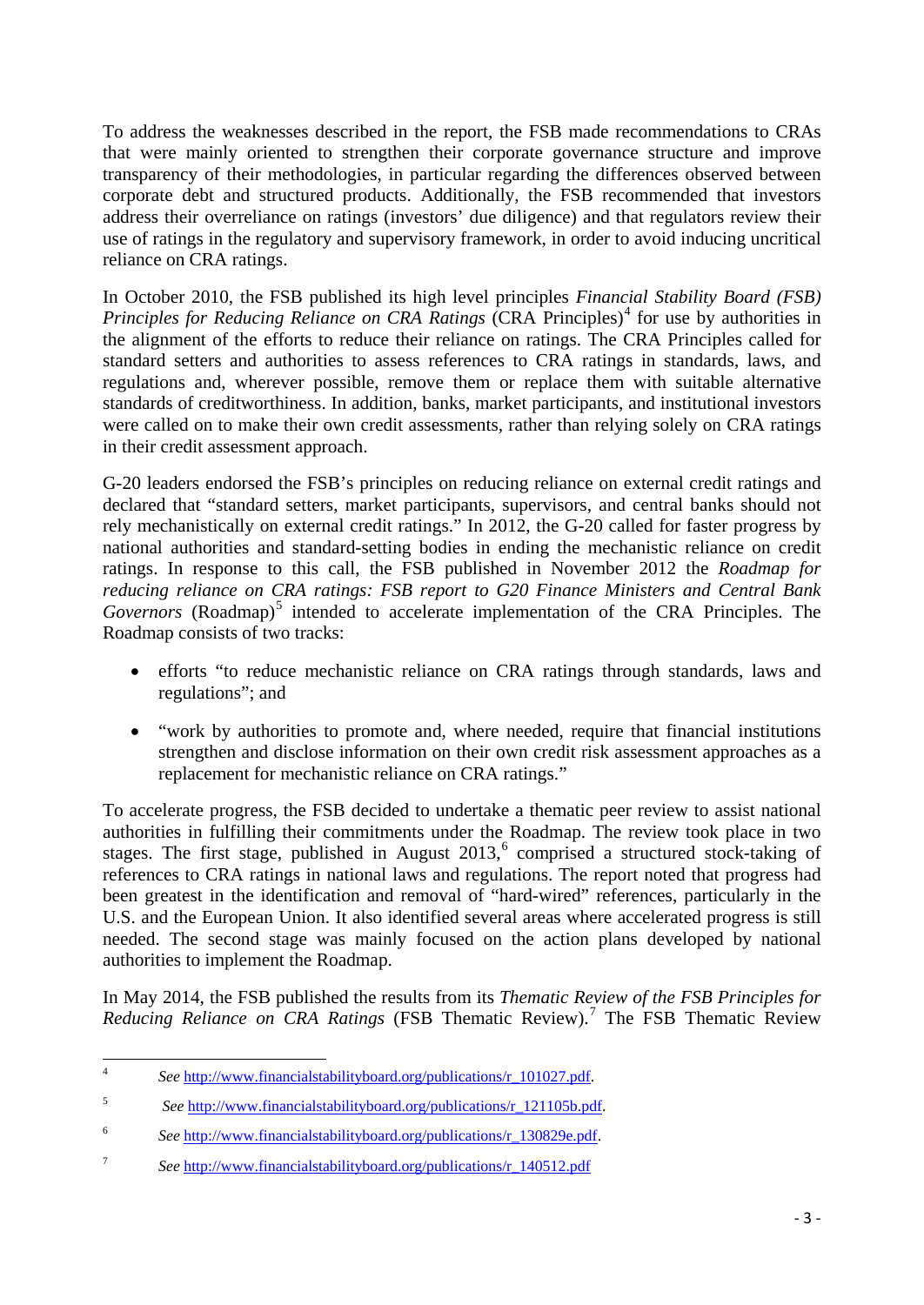describes the findings of the second stage of the peer review of FSB member jurisdictions' actions to implement the CRA Principles. The final report found that although good progress had been made towards removing references to CRA ratings from laws and regulations, mechanistic reliance also arose from market practices and private contracts.

The FSB Thematic Review also made clear that the FSB wants national authorities to encourage market participants to review provisions within their private contracts that represent mechanistic reliance on CRA ratings and to establish clear timelines to implement measures to reduce mechanistic reliance elsewhere. Additionally, the FSB noted that regulatory distinctions still needed to be established in order to differentiate between the size and sophistication of institutions, the asset classes of relevant instruments (e.g. sovereign, corporate, or structured) and the materiality of possible exposure.

### **2. IOSCO's Implementation**

IOSCO has never advocated the use of CRA ratings in its principles, recommendations or other guidance. Nonetheless, following the issuance of the CRA Principles and the Roadmap, C3 conducted a mapping exercise and surveyed its members in order to determine whether the regulation of market intermediaries in member jurisdictions promoted reliance on CRA ratings in determining capital and other prudential requirements. Other standing committees have also undertaken detailed reviews of disclosure, asset management, and CRAs in light of the CRA Principles and the Roadmap.<sup>[8](#page-7-0)</sup>

### **3. National Jurisdiction Implementation**

Some jurisdictions, including the U.S., EU and Japan, have taken action to remove references and reduce reliance on CRA ratings. In the U.S., for example, the Dodd-Frank Wall Street Reform and Consumer Protection Act (Dodd-Frank Act) was passed in 2010 and required federal regulators to remove references to credit ratings in federal regulations that require an assessment of creditworthiness. As a result, both the SEC and CFTC have taken action to implement this mandate.

In the EU, among other things, regulators issued rules (CRA3: Regulation  $462/2013/EU$ ),<sup>[9](#page-7-1)</sup> which became effective in June 2013, aimed at reducing overreliance on credit ratings, while at the same time improving the quality of the rating process. The rules require financial institutions to strengthen their own credit risk assessments. In addition, the EU proposed certain alternative methodologies to replace external credit ratings (*e.g.*, the use of internal ratings for money market funds),<sup>[10](#page-7-2)</sup> and it has set forth some higher-level direction in its Capital Requirements Directive (CRD) IV text, where it suggests that institutions should generally seek

<span id="page-7-0"></span>8 For example, the SEC adopted rules removing references to credit ratings in rules relating to broker-dealer financial responsibility and confirmations of securities transactions. The U.S. Commodity Futures Trading Commission (CFTC) has also acted, eliminating credit ratings in its regulation setting minimum qualifications on the types of foreign depositories where certain regulated entities may place customer funds. The CFTC also amended disclosure requirements imposed on commodity pool operators, replacing references to investment rating with creditworthiness.

<span id="page-7-1"></span><sup>9</sup> See [http://eur-lex.europa.eu/LexUriServ/LexUriServ.do?uri=OJ:L:2013:146:0001:0033:EN:PDF.](http://eur-lex.europa.eu/LexUriServ/LexUriServ.do?uri=OJ:L:2013:146:0001:0033:EN:PDF) See discussion of Article 5a at L 146/13.

<span id="page-7-2"></span><sup>10</sup> See [http://eur-lex.europa.eu/LexUriServ/LexUriServ.do?uri=COM:2013:0615:FIN:EN:PDF.](http://eur-lex.europa.eu/LexUriServ/LexUriServ.do?uri=COM:2013:0615:FIN:EN:PDF)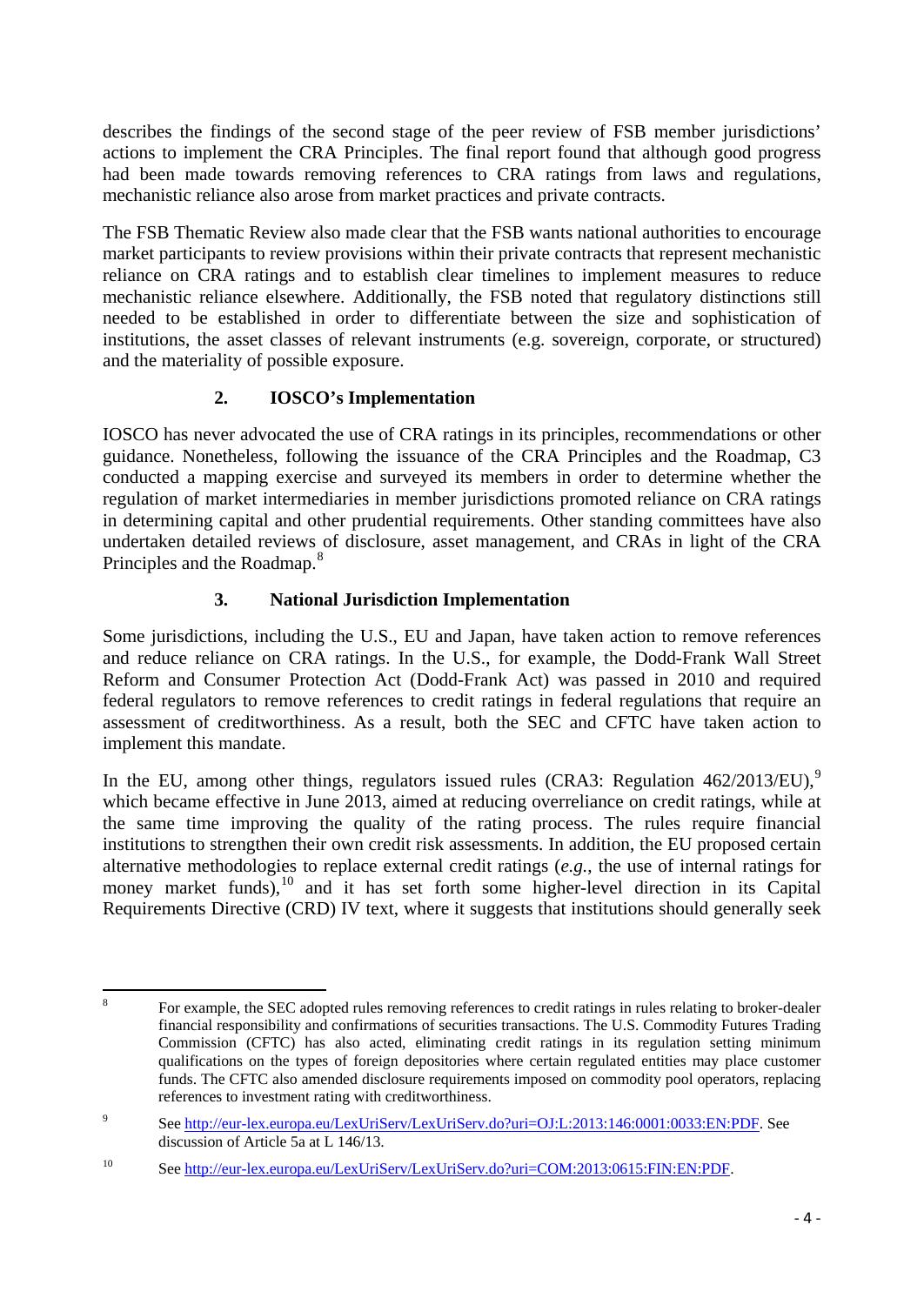to implement internal ratings based approaches or internal models in situations where credit risk is material. $^{11}$  $^{11}$  $^{11}$ 

Finally, in Japan, the Financial Services Agency has removed the requirement for certain investment-grade ratings from shelf registration systems and introduced an alternative requirement in its place.

### **C. Reduction of Mechanistic Reliance on Credit Ratings**

The FSB Thematic Review found that progress towards reducing references to CRA ratings in standards, laws and regulation has been irregular across countries and financial sectors.<sup>[12](#page-8-1)</sup> Ongoing efforts to find alternative standards of creditworthiness in risk-based prudential frameworks have not addressed all sectors. While CRA ratings continue to play an important role in today's markets, the FSB found that the main challenge is to develop alternative standards of creditworthiness and processes so that CRA ratings are used only as an input in credit risk assessment. The FSB has recommended that national authorities and financial entities guard against the temptation to adopt a small number of alternative actions for assessing creditworthiness in place of CRA ratings, and instead adopt a more comprehensive approach.

### **1. Regulations on the Securities Industry**

Due to their size and complexity, large intermediaries are often subject to a number of regulatory frameworks. For instance, an intermediary that is part of a banking institution and registered as a broker-dealer in the U.S., such as an investment bank, will be subject to the authority of both prudential and securities regulators. Many of the large intermediaries in the C3 member jurisdictions are subject to oversight from multiple regulators.

Beyond the prudential requirements set forth by the Basel Committee on Banking Supervision (BCBS), a number of jurisdictions have introduced incentives for securities firms to make their own credit risk assessment for the purposes of making investment or lending decisions. Such incentives include general provisions that prevent or caution against overreliance on credit ratings,<sup>[13](#page-8-2)</sup> requirements for appropriate credit risk assessment processes and risk management procedures,<sup>[14](#page-8-3)</sup> know-your-product obligations,<sup>[15](#page-8-4)</sup> the obligation to act in the best interest of clients,<sup>[16](#page-8-5)</sup> and disclosure or reporting obligations about the firm's credit assessment processes.<sup>[17](#page-8-6)</sup> Brazil, on the other hand, does not require alternative standards of credit assessments because the references to CRA ratings in laws and regulations pertaining to securities firms are deemed unlikely to encourage mechanistic reliance.

<span id="page-8-0"></span> $11$ <sup>11</sup> Se[e http://eur-lex.europa.eu/LexUriServ/LexUriServ.do?uri=COM:2011:0453:FIN:EN:PDF.](http://eur-lex.europa.eu/LexUriServ/LexUriServ.do?uri=COM:2011:0453:FIN:EN:PDF)

<span id="page-8-1"></span><sup>&</sup>lt;sup>12</sup> "The action plans vary widely in terms of scope and ambition level, particularly in terms of the volume of measures to be taken and the policy areas that they cover. In particular, very few action plans propose alternative standards of creditworthiness even though such standards need to be implemented by market participants before end-2015 as set out in the Roadmap." *See* FSB Thematic Review at 1.

<span id="page-8-2"></span><sup>13</sup> European Union (France, Germany, Italy, Netherlands, Spain, U.K.), Singapore, Switzerland.

<span id="page-8-3"></span><sup>14</sup> Australia, Canada, European Union (France, Germany, Italy, Netherlands, Spain, U.K.), Hong Kong, Japan, Singapore, U.S.

<span id="page-8-4"></span><sup>15</sup> Canada, Mexico, U.S.

<span id="page-8-5"></span> $^{16}$  Italy, U.S.

<span id="page-8-6"></span><sup>17</sup> European Union (France, Germany, Italy, Netherlands, Spain, U.K.).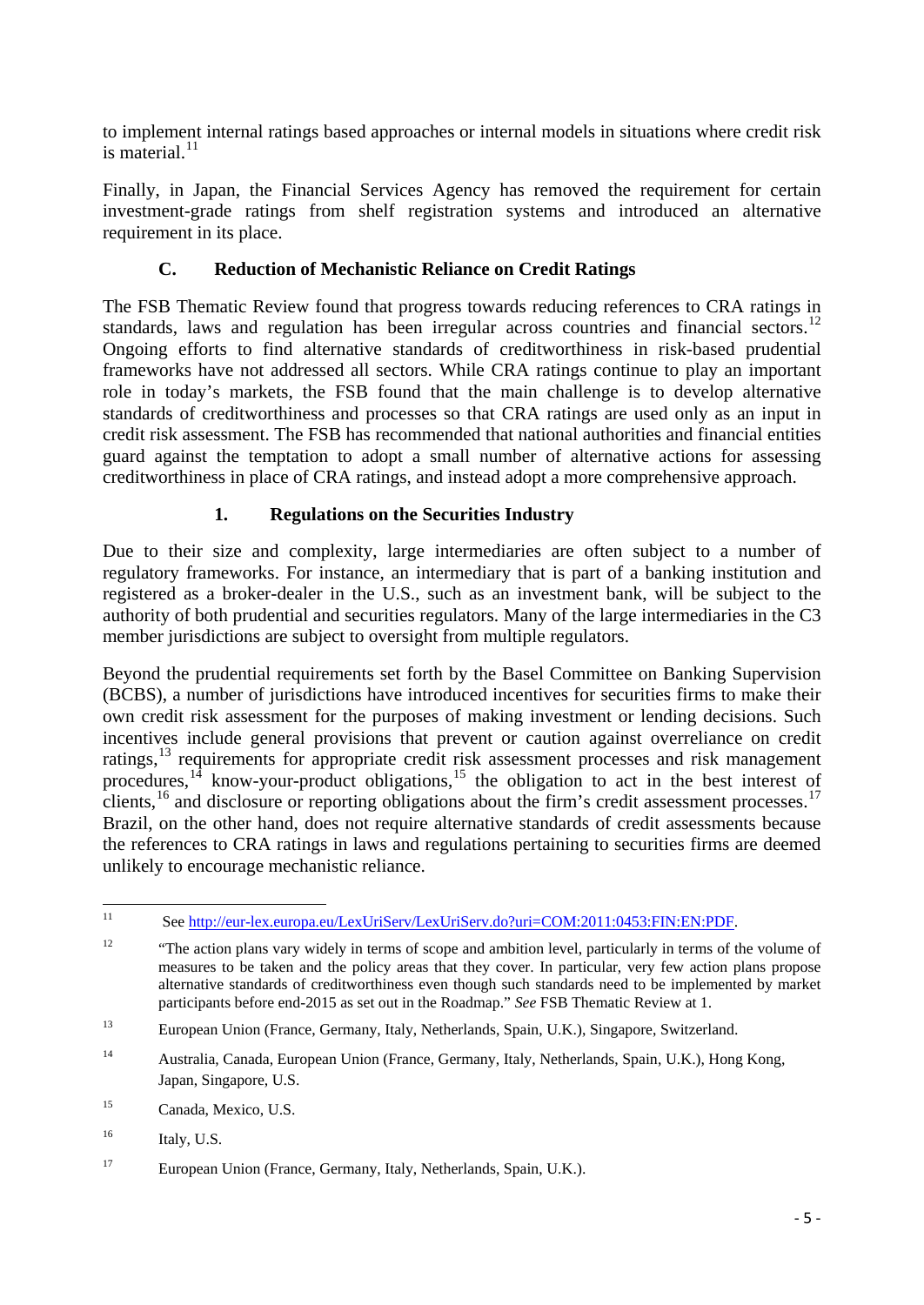Only a few jurisdictions have taken or plan to take measures to encourage disclosure or reporting of internal credit risk management practices by securities firms, *e.g.*, as a means to facilitate the monitoring of compliance with capital requirements by the authorities.<sup>[18](#page-9-0)</sup>

### **2. Relevant Prudential Regulations**

The majority of investment banks in advanced economies use internal models for risk-weighted assets. In emerging markets, however, banks typically use standardized approaches. Some jurisdictions, however, have established safeguards to limit reliance on CRA ratings for all banks. They may require banks to perform their own analysis to ensure that capital charges appropriately reflect the credit risk of the bank's exposure.

In contrast to IOSCO, the Basel capital framework has to-date required the use of CRA ratings. Reliance on CRA ratings in laws and regulations are primarily for the purpose of regulatory capital and liquidity computations required under the Basel Committee framework.<sup>[19](#page-9-1)</sup> Some member jurisdictions have already taken steps to reduce references to CRA ratings within their banking rules. In France, for instance, as an alternative to CRA ratings, banks may use the central bank's credit quality rating on nonfinancial companies as a reference for the purpose of regulatory capital computations. The central bank's rating system is recognized as an external credit assessment institution in line with the Basel Committee regulatory requirements.

For credit risk, the BCBS is in the process of reviewing the standardized approach and the securitisation framework with a view to reducing undue reliance on CRA ratings in the regulatory capital framework. Most IOSCO jurisdictions plan to make further progress towards reducing reliance on CRA ratings in bank capital adequacy requirements after the Basel Committee finalises its work on the securitisation framework and the standardized approach for credit risk. For market risk, the BCBS has set out a revised standardized approach for calculating capital charges for interest rate risk and risks arising from securitisation positions held in the trading book, both of which currently rely on assessments based on CRA ratings. It is currently reviewing these proposals.

With regards to the references to CRA ratings within the Basel Committee liquidity standards, the Basel Committee concluded that it is not possible to only use market based indicators. As a result, they have concluded that CRA ratings are needed and there is currently no work underway to completely remove them. Nevertheless, the Basel Committee published marketbased-indicators guidance, which can be used by bank regulators to reduce undue reliance on CRA ratings.

### **D. Purpose and Scope of the Project**

In order to assist the FSB in the promotion of the implementation of the principles set forth in the CRA Principles, the IOSCO Board concluded that the Committee should engage in the instant Project to address the reliance on credit ratings by market intermediaries in member jurisdictions and, most importantly, to identify "sound practices" currently in place at large

<span id="page-9-0"></span> $\overline{18}$ <sup>18</sup> European Union (France, Germany, Italy, Netherlands, Spain, U.K.), U.S.

<span id="page-9-1"></span><sup>&</sup>lt;sup>19</sup> *See* Thematic Review on FSB Principles for Reducing Reliance on CRA Ratings, Peer Review Report, 12 May 2014, (available at [http://www.financialstabilityboard.org/publications/r\\_140512.pdf\)](http://www.financialstabilityboard.org/publications/r_140512.pdf) for a more fulsome discussion of banking regulations that may be applicable to large intermediary firms.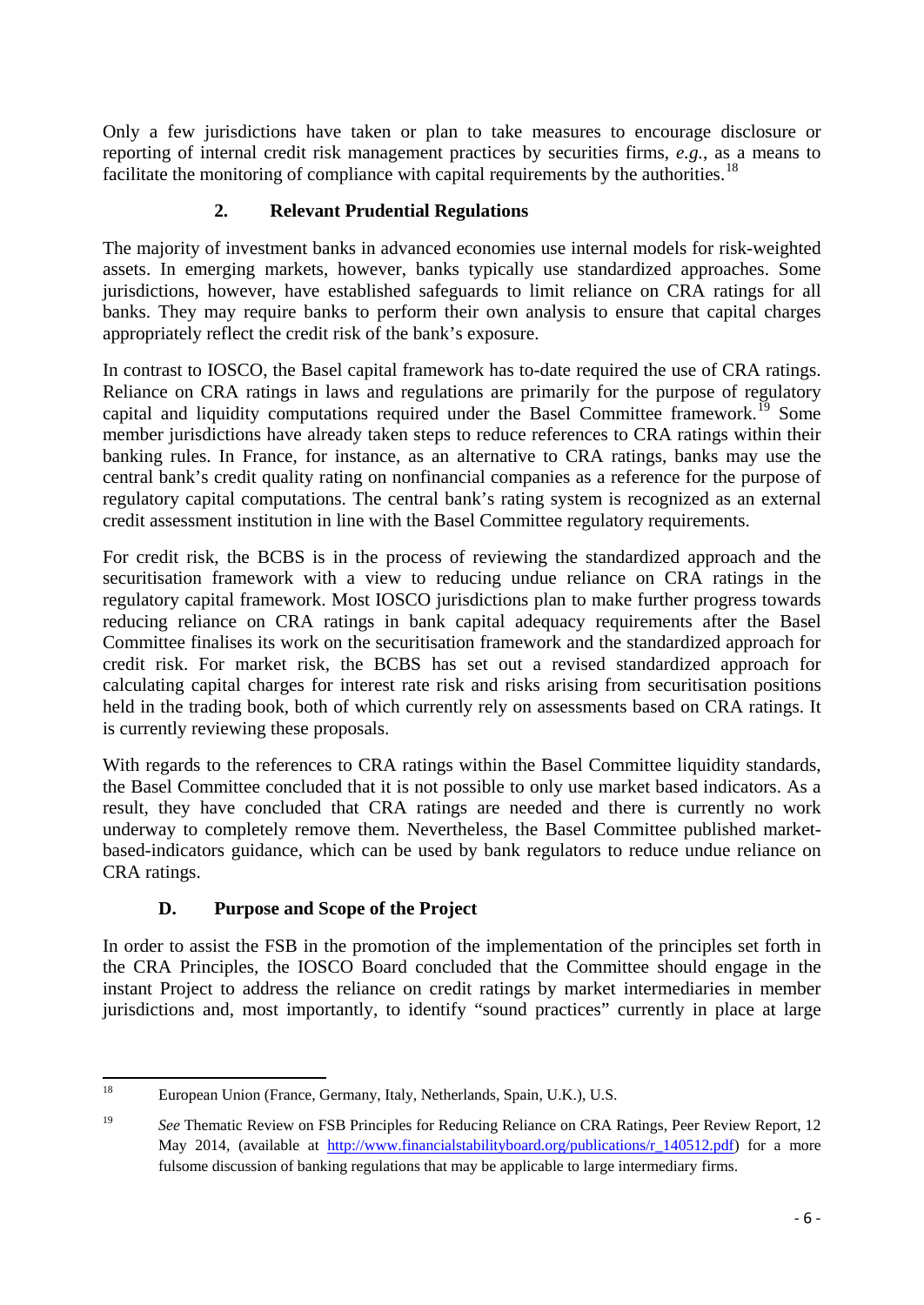intermediaries<sup>[20](#page-10-0)</sup> with regard to the use of alternatives to credit ratings to assess creditworthiness. The Committee therefore conducted a study described in this report of large market intermediary firms to gain an understanding of their current practices with respect to the assessment of the creditworthiness of investment products and counterparties as alternatives to mechanistic reliance on CRA ratings. Among other things, this study considered and analyzed:

- The methodologies and models that large market intermediary firms use to create internal ratings for financial products and counterparties.
- The requirements that various regulators impose on market intermediary firms in connection with the assessment of creditworthiness.
- The changes in practices that large market intermediary firms have implemented since the beginning of the financial crisis.
- How the credit risk for various financial products and counterparties is measured and reviewed by intermediaries.
- The role that CRA ratings continue to play in the credit assessment processes by large market intermediaries.
- Risks arising from the use of CRA ratings and how they affect large market intermediary firms.
- The impact that the size of a firm has on its credit risk management capabilities and resources.

### **E. Methodology**

In order to carry out this project, a C3 working group developed a detailed questionnaire for large market intermediary firms designed to gain a fuller understanding of their credit risk assessment practices and the extent of how they use CRA ratings and internal ratings for financial products and counterparties. To supplement the questionnaire, C3 convened two roundtable discussions with intermediary representatives for the purpose of understanding their general practices regarding the assessment of creditworthiness and to identify the role that CRA ratings play in their own processes. In addition, C3 elicited views about whether regulators could do anything to assist in the implementation of the FSB principles or if regulatory action was even necessary in this regard.

After obtaining the questionnaire responses and considering the input from the roundtables, the working group analyzed the results in the context of current practices relating to the assessment of creditworthiness at large intermediary firms. C3 used this information to put together a list of sound practices that regulators could consider as part of their oversight of market

<span id="page-10-0"></span><sup>20</sup> <sup>20</sup> The term "large intermediaries" does not include, for purposes of this project, asset managers. The use of external ratings by asset managers is addressed by the IOSCO Board's Committee 5, Investment Management (C5). In fact, in June 2015, IOSCO published its final report, *Good Practices on Reducing Reliance on CRAs in Asset Management*. *See:* [http://www.iosco.org/library/pubdocs/pdf/IOSCOPD488.pdf.](http://www.iosco.org/library/pubdocs/pdf/IOSCOPD488.pdf) Readers are referred to that report for good or "sound" practices applicable to the use of credit ratings by asset managers. Therefore, the sound practices set forth in this report are not intended for asset managers.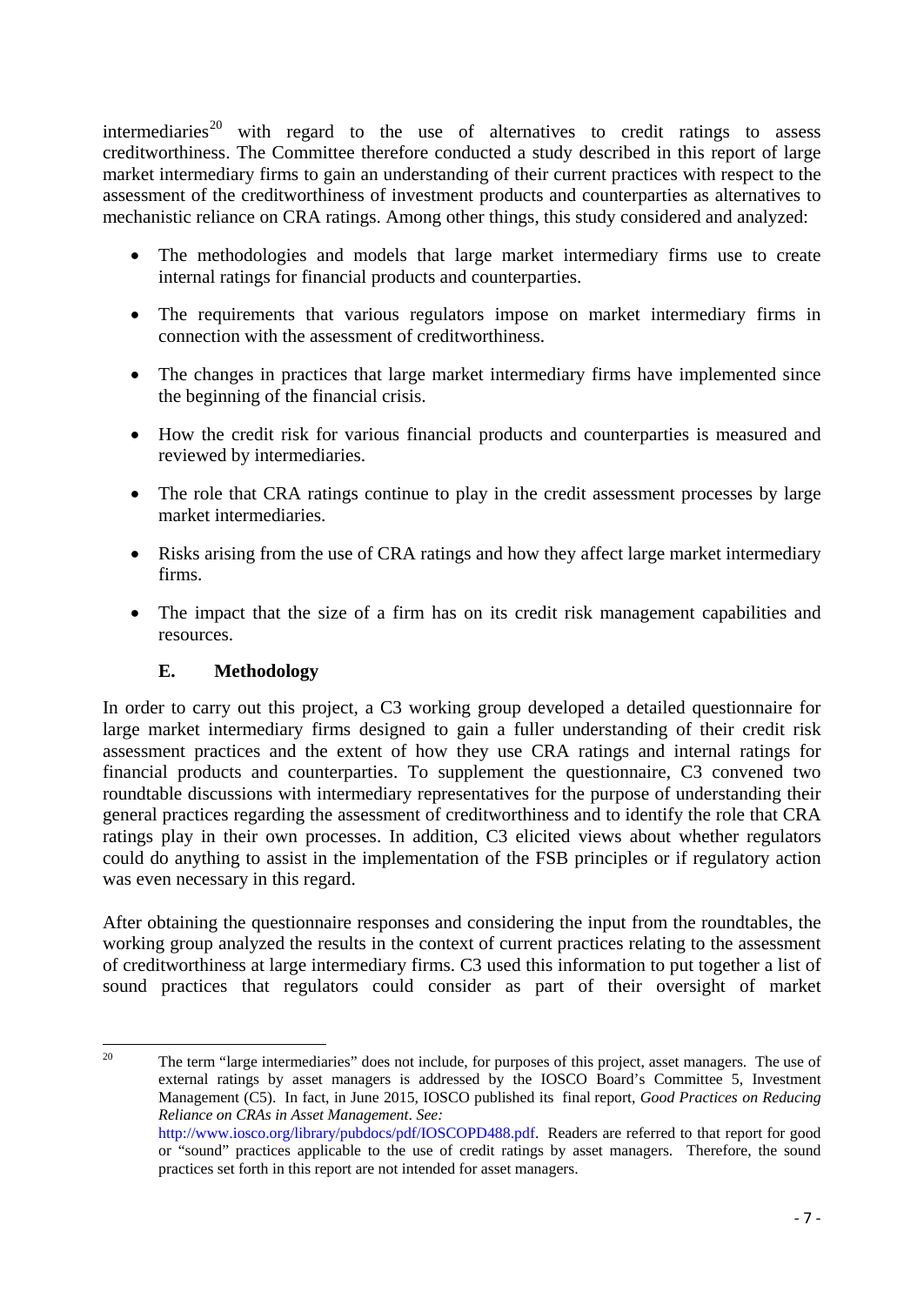intermediaries, and which large market intermediaries<sup>[21](#page-11-0)</sup> may find useful in the development and implementation of effective alternative methods for the assessment of creditworthiness. IOSCO recognizes that not every sound practice will be appropriate or equally effective for all large market intermediaries. However, IOSCO would still encourage individual market intermediaries to consider these sound practices where relevant to their activities.

### **III. How Large Intermediaries Use and Assess Creditworthiness**

### **A. Overview**

As noted above, the recent global financial crisis illustrated how reliance on CRA ratings can potentially contribute and exacerbate the fallout on the markets. This section describes the changes which have been introduced by large market intermediaries and their current practices with respect to their credit risk assessment process and use.

Even before the onset of the financial crisis, most large market intermediaries with whom IOSCO consulted stated that they already had internal credit assessment processes in place and generally did not rely heavily, if at all, on CRA ratings. The largest intermediaries claim that they primarily used CRA ratings as an input in their internal rating models and processes, and for benchmarking purposes. These firms disputed the characterization that they mechanistically relied on CRA ratings. In fact, many firms view CRA ratings as a lagging indicator, publication of which could potentially trigger a more widespread event.<sup>[22](#page-11-1)</sup> Rather, the intermediaries communicate that the industry generally relied on the same assumptions that the CRAs did when making their own credit assessments, especially in connection with structured products and mortgage-backed securities. Market intermediaries thus ended up reaching similar conclusions on these products with their internal ratings as the CRAs did. Both types of methodologies were based on assumptions about the market that turned out to be incorrect.

Because many of the largest intermediary firms already relied in large part on their internal ratings, they did not believe that it was necessary to make fundamental changes to their credit evaluation procedures. Many were prompted, however, to devote additional resources (*e.g.*, increased headcount and budgets) to their credit risk management areas to reflect the evolving nature of credit assessment in the post-financial crisis market environment. In addition, market intermediaries increased their focus on the governance structure of risk management.<sup>[23](#page-11-2)</sup> The general response from these firms shows that they increased their reliance even more on internal ratings rather than on CRA ratings. CRA ratings continue to play a minor role, however, both as an input and a benchmark for internal ratings.

The ability of a firm to rely on robust internal assessments is directly linked to its resources, including headcount, advanced technological systems, and access to data. This seems to be related to the financial capabilities of a firm, *i.e.* larger market intermediary firms generally have more resources available to them and therefore have more internal rating capability. Smaller institutions may not be in a position to have enough credit risk management resources

<span id="page-11-0"></span> $21$ As indicated in footnote 20, above, these sound practices are not intended for asset managers.

<span id="page-11-1"></span><sup>&</sup>lt;sup>22</sup> A downgrade in CRA ratings could, for example, create or exacerbate a market event due to the public nature of CRA ratings. Market intermediaries also mentioned that the use of internal ratings gave them greater latitude to change ratings in response to external events or updated analysis largely because they are not public.

<span id="page-11-2"></span><sup>&</sup>lt;sup>23</sup> There was one firm that noted that it was not necessary to devote additional resources to credit risk management following the financial crisis despite increasing reliance on its internal ratings.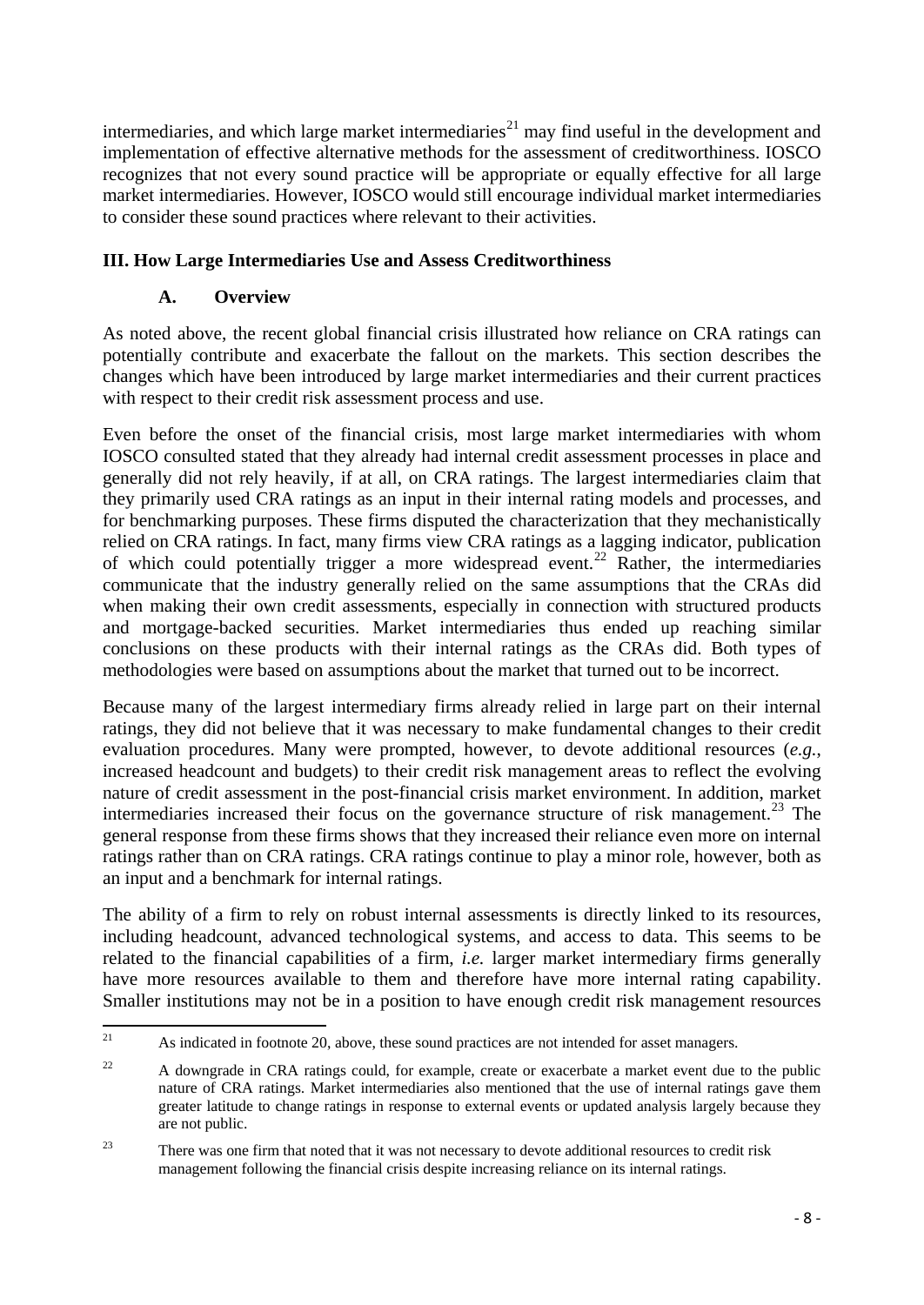to conduct their own assessments of all potential risks. Consequently, the size of the market intermediary may be a key limiting factor when assessing a market intermediary firm's ability to perform reliable internal credit assessments. However, in the view of some large market intermediaries, the largest hurdle to the adoption of alternative methodologies for assessing creditworthiness relates more to the availability of information, *i.e.*, the firm's ability to obtain information necessary to conduct a comprehensive and complete assessment of creditworthiness.

### **B. Sources of Credit Risk and Uses of Credit Assessments**

Credit risk stems from a variety of sources. Since many of the large market intermediary firms also have extensive banking operations within their corporate organization, loan portfolios are often the largest and most obvious source. Other sources of credit risk arise from many other activities. Banks are increasingly facing credit risk in various financial instruments other than loans, including acceptances, interbank transactions, trade financing, foreign exchange transactions, financial futures, swaps, options, bonds, equities, and in the extension of commitments and guarantees, and the settlement of transactions. The main areas of credit risk in a firm are highly dependent on its business model and in the areas where the main business is carried out. The large and varied sources of credit risk mean that integration of credit risk assessment into a robust risk management system is essential to the ongoing viability of market intermediary firms. This creates a need for market intermediary firms to use credit assessment methods in several different areas throughout the firm to mitigate potential risks arising from these varied areas.

Firms mainly assess credit risk to determine the risk of a borrower or counterparty, which includes the credit risk associated with customers, transactions, and issuers. This can cover specific financial instruments or issuers and can be used to manage and reduce overall credit risk as well as to help firms set their risk appetites. In particular, market intermediary firms must manage correlation and concentration risk, which was often not sufficiently recognized before the crisis. One intermediary firm noted that incorrect correlation assumptions relating to structured products created problems for their internal assessments during the financial crisis. In addition to the management of the risk of specific counterparties, many market intermediary firms use credit assessments for portfolio management, *i.e.*, credit quality is a key factor in the investment decisions for a particular portfolio. Credit assessments are also often used for stress testing purposes (*e.g.*, for testing clients' creditworthiness and portfolio analysis). Market intermediary firms believe that the assessment of creditworthiness plays a large role in the overall enhancement of a firm's risk management system through such stress testing.

Credit ratings also are used by market intermediary firms in their various private contracts (*e.g.*, ISDA master agreements, loan agreements, or margin arrangements). Given that in general CRA ratings are public, most of these firms use them as downgrade triggers in their agreements or as specific events of default in standard contracts. Such triggers are a common and widelyused as risk mitigation with investment grade counterparties. Firms often rely on their internal assessments of creditworthiness when negotiating and setting credit terms in legal and master agreements with both investment grade and non-investment grade counterparties.

### **C. Credit Risk Management**

### **1. Resources for Credit Risk Management**

Most large market intermediaries tend to have in-house capabilities and technical expertise to assess credit risk and counterparty creditworthiness. As noted above, since the beginning of the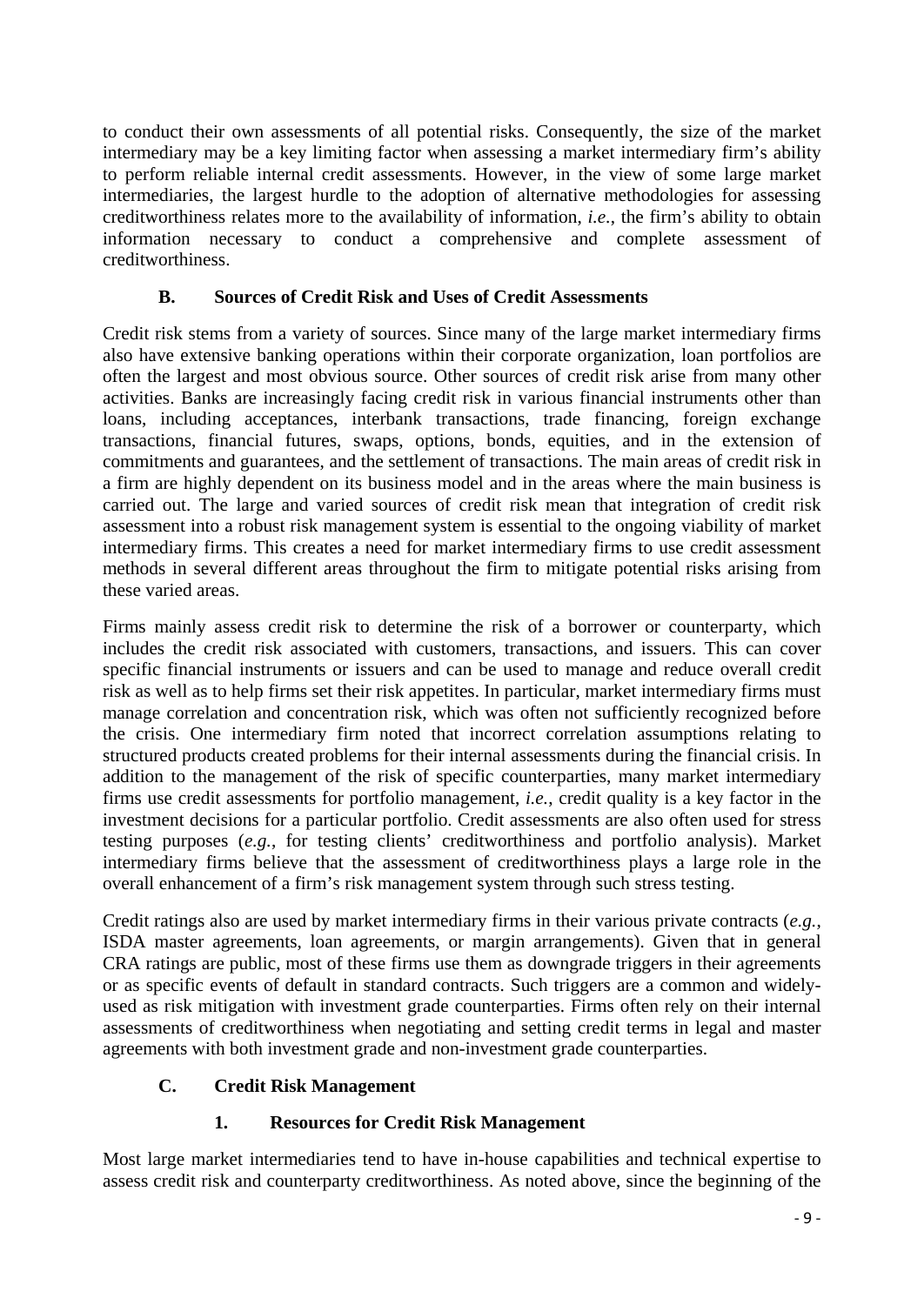financial crisis, many of these firms have undergone extensive internal reviews to enhance existing model analysis, credit risk management policies and the approval process. The size of the firm and its business activities often determine where the credit assessment function is located within the firm's organization. Large intermediaries have allocated additional resources and employed experienced staff to implement their credit risk assessment processes. This includes internal ratings, validation, on-going monitoring and reporting to management on a regular basis.

### **2. Internal Organization**

In general, firms' credit assessment function is housed within a dedicated department such as risk management, credit research, or credit risk management. This structure is designed to ensure the independence of the credit assessment team. A few market intermediary firms integrate their credit assessment function within the business unit, which allows credit assessment teams to build on their business expertise. Regardless of the structure, market intermediary firms stress the checks and balances that they have implemented over their credit assessment function in order to ensure quality and objectivity of their credit assessments without undue influence from business heads on the independence of the process or the compensation of the credit review team.

Below is an overview of examples of the various ways that large market intermediary firms structure their credit assessment A number of market intermediary firms use "risk management department" structures, or variations thereof. In most cases, the credit officers or analysts are members of the risk management department; there may be sub-groups referred to as credit assessment, counterparty credit risk, risk control, group risk management, and business unit risk management. The risk management department monitoring may include credit risk functions based on the types of business (e.g., global transaction, bank & securities transactions, portfolio risk, private clients, etc.) reflecting the varying scope of coverage within the department. The risk management team members include senior staff such as risk and compliance officers.

- Many market intermediary firms maintain a credit risk management structure with a separate reporting line from the business units. Within this structure, the firm may divide credit review and assessment between separate groups by specialization depending on target market or type of product. For instance, a firm may divide responsibilities for emerging markets and securitized products, or dedicate separate teams to review investment grade and non-investment grade securities.
- There are also market intermediary firms which situate credit research teams within the business units (*e.g.*, fixed income, portfolio or fund management) that are associated with credit assessment activities. These teams support the front-line business unit that assumes the credit risk. These functions may not necessarily be limited to the securities firm part of the business, and may possibly be attached to a separate business unit.
- Credit assessment duties and the subsequent approval flow processes can also be contingent on the type of business to which the credit relates. Firms may have separate dedicated credit approval teams that review the assessment of creditworthiness depending on the type of financial instrument or product, counterparty, transaction, origination or geographical location of the business.
- In some market intermediary firms, the business unit "relationship managers" and credit analysts jointly perform the preliminary assessment, which is then submitted to a centralized or group risk management review body to conduct an independent second-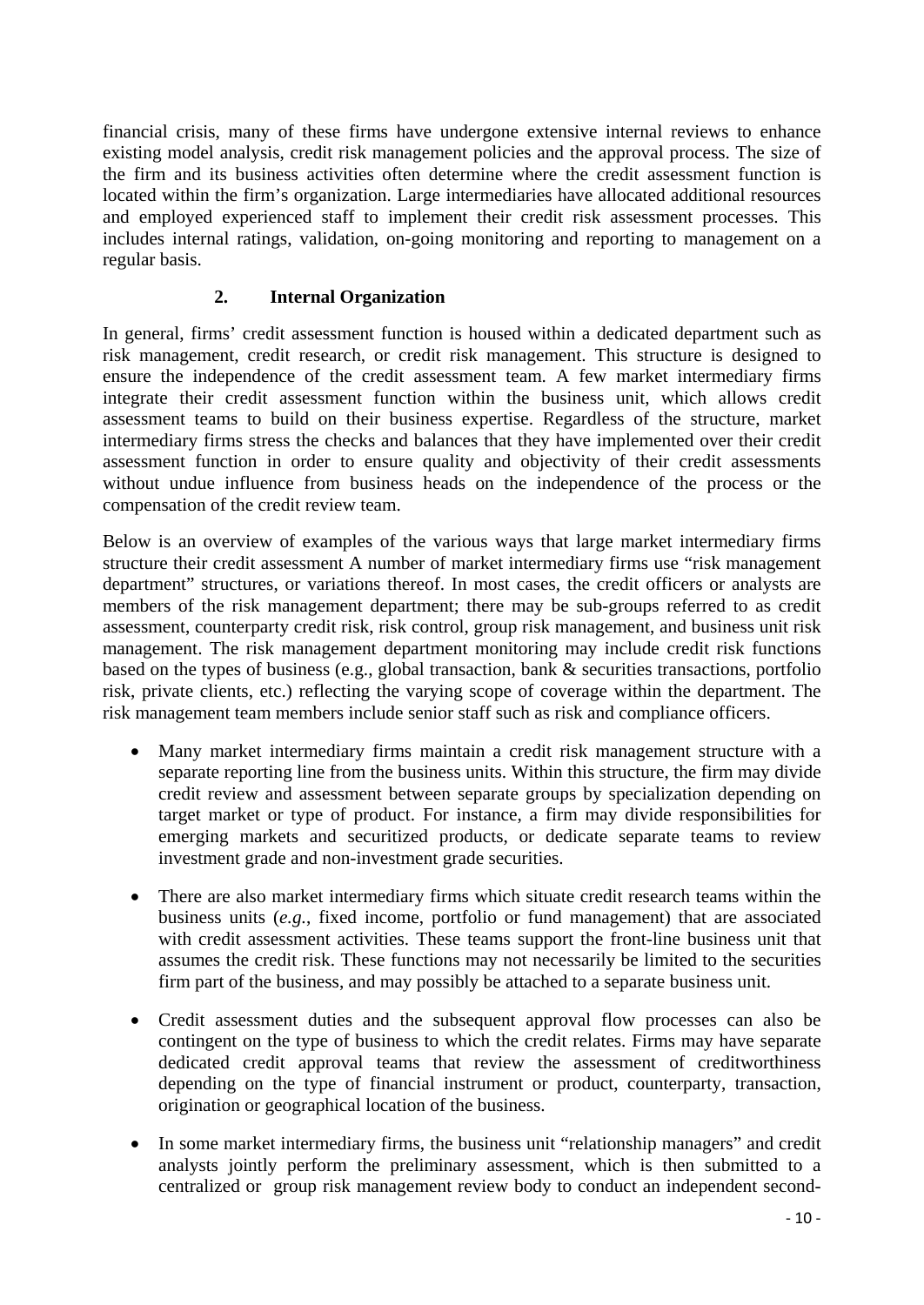level assessment. Internal credit ratings can also be performed by the individual business division before being submitted and validated by central risk management.

- Other market intermediary firms assign responsibility for credit assessment to other departments. For instance, firms reported splitting responsibility for credit assessment between the finance and compliance departments and between the retail division and investment banking. Another firm makes credit assessment a joint responsibility and bases it on business origination.
- Market intermediary firms also assign credit assessment based on the size of the corporate counterparty or issuer. In one example, the group headquarters performs the credit assessment review for large corporations, while the regional credit hubs review medium-sized and small entities.
- One market intermediary firm described how the segregation of the preparation and decision-making functions is built into the processing of credit applications. Information used in the approval process is collected by individual market functions, and the back office reviews the information, including any credit assessment ratings, and provides independent approval.

### **3. Corporate Governance**

Market intermediaries broadly stated that their current credit management and governance frameworks are far more robust today than before the financial crisis, with enhancements made in the areas of policies and reporting. Market intermediaries generally break down their governance framework for credit risk on a global, firm-wide, or regional level. [24](#page-14-0) The largest market intermediary firms had changes and improvements to credit risk management driven by the prudential requirements of the BCBS.

The corporate governance at large market intermediaries generally includes a comprehensive, multi-level review framework that involves a body of senior officers supported by various management teams and subcommittees. There may also be steering committees for strategic planning and decisions related to credit risk. The senior management body generally oversees all aspects of the intermediaries' risk governance that includes, among other things, credit risk.<sup>[25](#page-14-1)</sup> Some of these key officers may include members of the board, a global head of risk management, a chief risk officer (CRO), members of investment committee, senior officers of risk management, and senior compliance officers with the chief internal audit executive as a non-voting member. Market intermediary firms also try to establish clear reporting lines up to senior management, which helps ensure that the approval of credit assessments and decisions are independent.

Senior management, which may include members of the Board, plays an important role for leadership, standards, and reporting. At a strategic level, the senior risk management's objectives may include:

<span id="page-14-0"></span> $24$ <sup>24</sup> One large market intermediary stated that in addition to having a global governance structure, it strives to establish regional risk governance structures in order to more easily compare data across regions.

<span id="page-14-1"></span><sup>&</sup>lt;sup>25</sup> At a global level, the risk monitoring and reporting involving senior management or a separate committee may also include enterprise risk, operational risk, market risk, settlement risk, portfolio risk, and technology risk.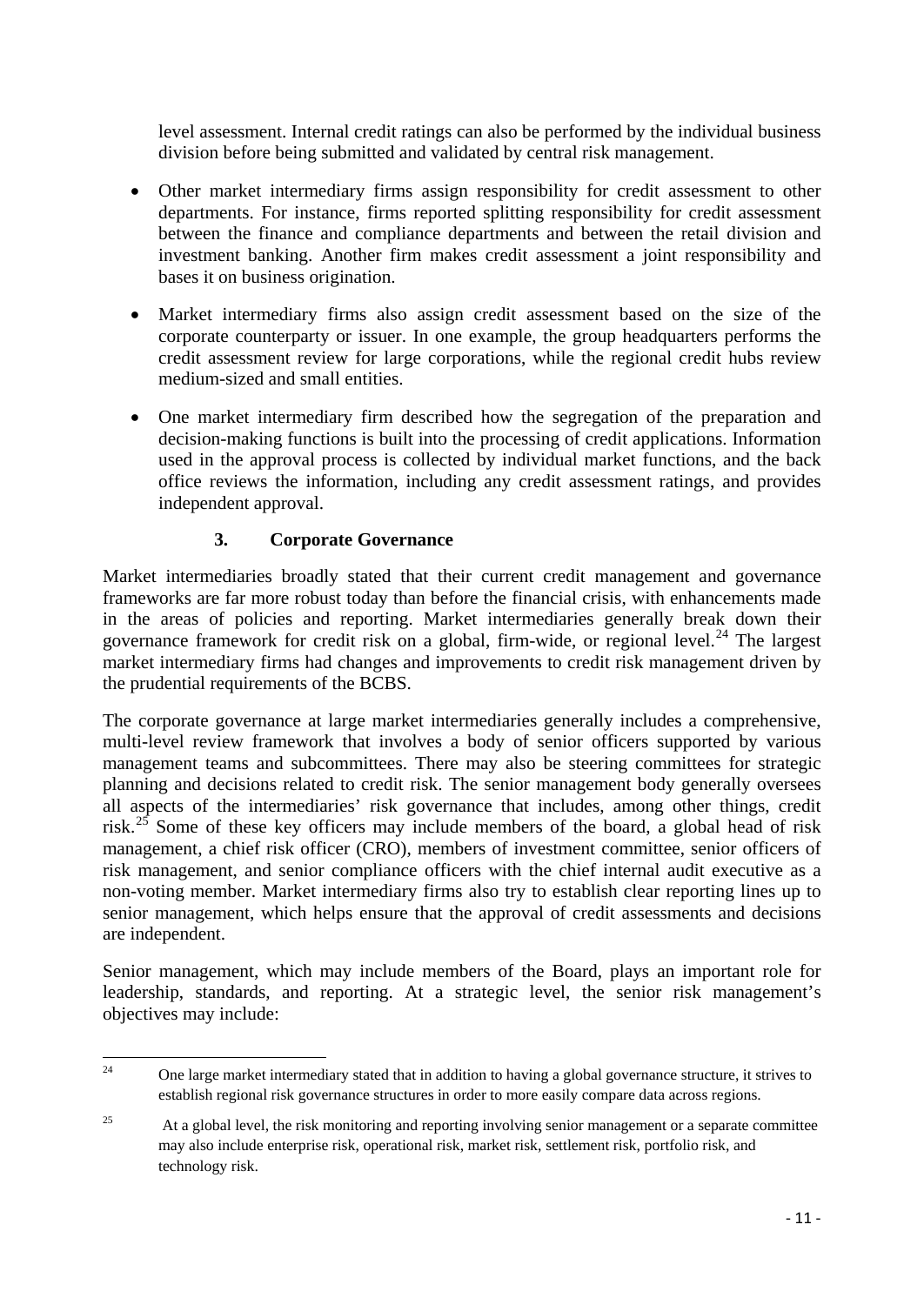- Identifying the significant risk matters on a global or group level.
- Formulating and determining the firm's risk appetite and ensure that the business profile and plans are consistent.
- Establishing a strong independent review function, with an institutional culture sensitive to risk and compliance with regulations, policies, and procedures.
- Ensuring that any growth plans for the business are properly supported by effective risk infrastructure.
- Managing the firm's risk profile to ensure that specific financial deliverables remain possible under a range of adverse business conditions.
- Providing assistance to help management throughout the organization improve the control and coordination of risk assessment across the business.

One large market intermediary specifically described the objective of senior credit risk management as one of determining the risk appetite of the firm with a top-down approach from the board members. The firm's executive level includes a senior credit officer that has the technical expertise to understand the issue, and strives for consistency and balance across the organization.

Market intermediary firms also generally ensure that global risk committees and sub-committees meet on a scheduled, routine basis.<sup>[26](#page-15-0)</sup> In addition to regularly scheduled meetings, firms often hold *ad hoc* meetings when exceptional circumstances or changes in macro conditions require it.<sup>[27](#page-15-1)</sup> Some firms increased the frequency of these meetings following the financial crisis. One firm specifically noted that its risk committee meets on a monthly basis now. Its meetings include members of reporting team and economists who assist in identifying and examining portfolio changes.

Many market intermediary firms set forth specific reporting requirements within their governance framework. This often includes periodic reports prepared by the credit risk management team for the board and senior management. These reports may contain descriptions of the characteristics and performance of the firms' internal rating systems as well as an assessment of the firm's credit risk, using various metrics and categorizations, concentration analysis, stress test results, credit "watch lists," and policy/limit breaches. One firm specifically noted that the credit validation team prepares annual reports and makes recommendations for improvement of the internal rating systems to the global risk committee. These reports may or may not include references to CRA ratings; at least one firm noted that no external ratings are mentioned in any of the reports prepared for senior management.

Most market intermediary firms require the approval of senior management and/or an executive committee to make changes to risk policies, including credit risk policies. The policies encompass many aspects of credit risk processes, including the procedures, methodologies,

<span id="page-15-0"></span> $26$ <sup>26</sup> Ten firms stated there are periodic oversight and reviews that are performed annually or on a scheduled basis.

<span id="page-15-1"></span><sup>&</sup>lt;sup>27</sup> In less complex firms, or firms that provided shorter responses to the IOSCO survey (over 30), a simple governance framework could consist of independent review by a responsible committee that reports to key senior officers overseeing the credit risk review.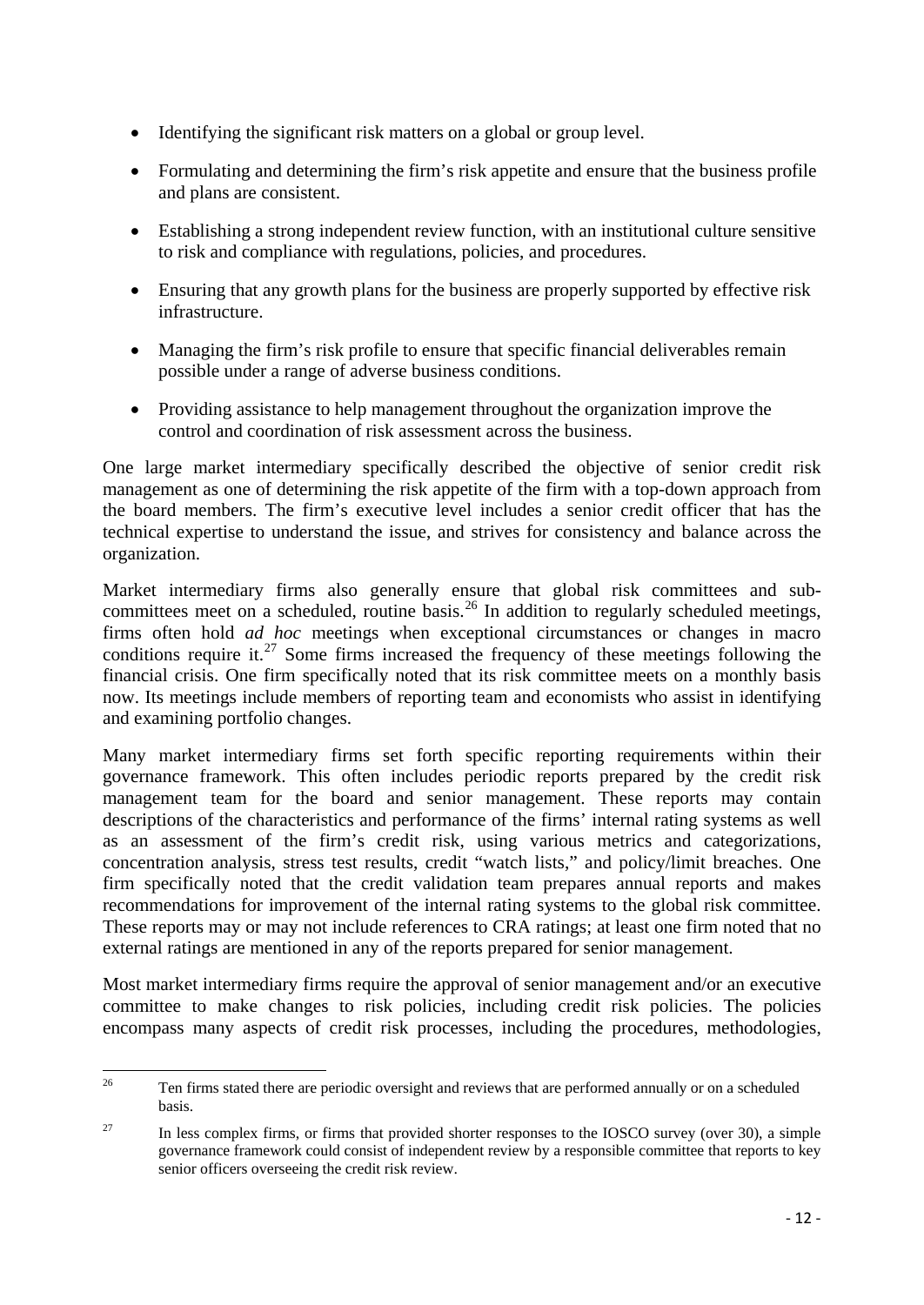guidelines, manuals, and other standards that senior management or the designated oversight body implements. These policies may include rating templates and often lay out the internal credit rating system. A number of market intermediary firms have implemented additional policies since the end of the financial crisis.[28](#page-16-0) These policies are more granular and market intermediaries believe that these more granular policies have led to better informed rating decisions since their implementation.

### **4. Review of Assessments of Creditworthiness**

The validation and oversight of credit assessment are based on the internal structures, factors and other considerations described above.

Market intermediary firms may assign a separate committee, group or officers for a secondary review. There are also other management and oversight mechanisms used by different firms. The actual tasks, responsibility, and reporting line of such review and oversight are unique to each firm. These various mechanisms contribute to the overall supervisory functions and monitoring of credit assessment.

A number of such mechanisms are described below.

- Firms may have dedicated risk management teams perform the initial review and then have dedicated committees to evaluate individual counterparty transactions that may affect the overall risk profile of the firm or credit portfolio.
- Alternatively, firms may have business unit relationship managers and credit analysts perform a preliminary assessment which is then reviewed by risk management at the group level that performs an independent second-level assessment.
- Market intermediary firms may also incorporate their internal audit into their credit assessment process and engage them to conduct independent reviews of credit decisions.
- The credit risk management function in one large market intermediary is subject to an independent assessment by an asset quality review function, which is part of the group risk office as well as group audit.
- Additionally, some market intermediary firms organize risk management teams based on the industry or other sector. These teams may then present their findings to a formal credit committee or other body.
- Market intermediary firms may also call for additional oversight and review of credit assessments that change significantly after a routine or periodic review.
- One market intermediary firm has a governance framework that is overseen by the board of directors. Another firm noted that it follows procedures approved by its parent's audit and risk committee.

#### **D. Assessing Creditworthiness**

<span id="page-16-0"></span> $28$ 

<sup>28</sup> One large market intermediary firm reported that it had increased the number of dedicated credit risk policies since 2008 from about three or four broad policies to 40 to 45 more detailed policies.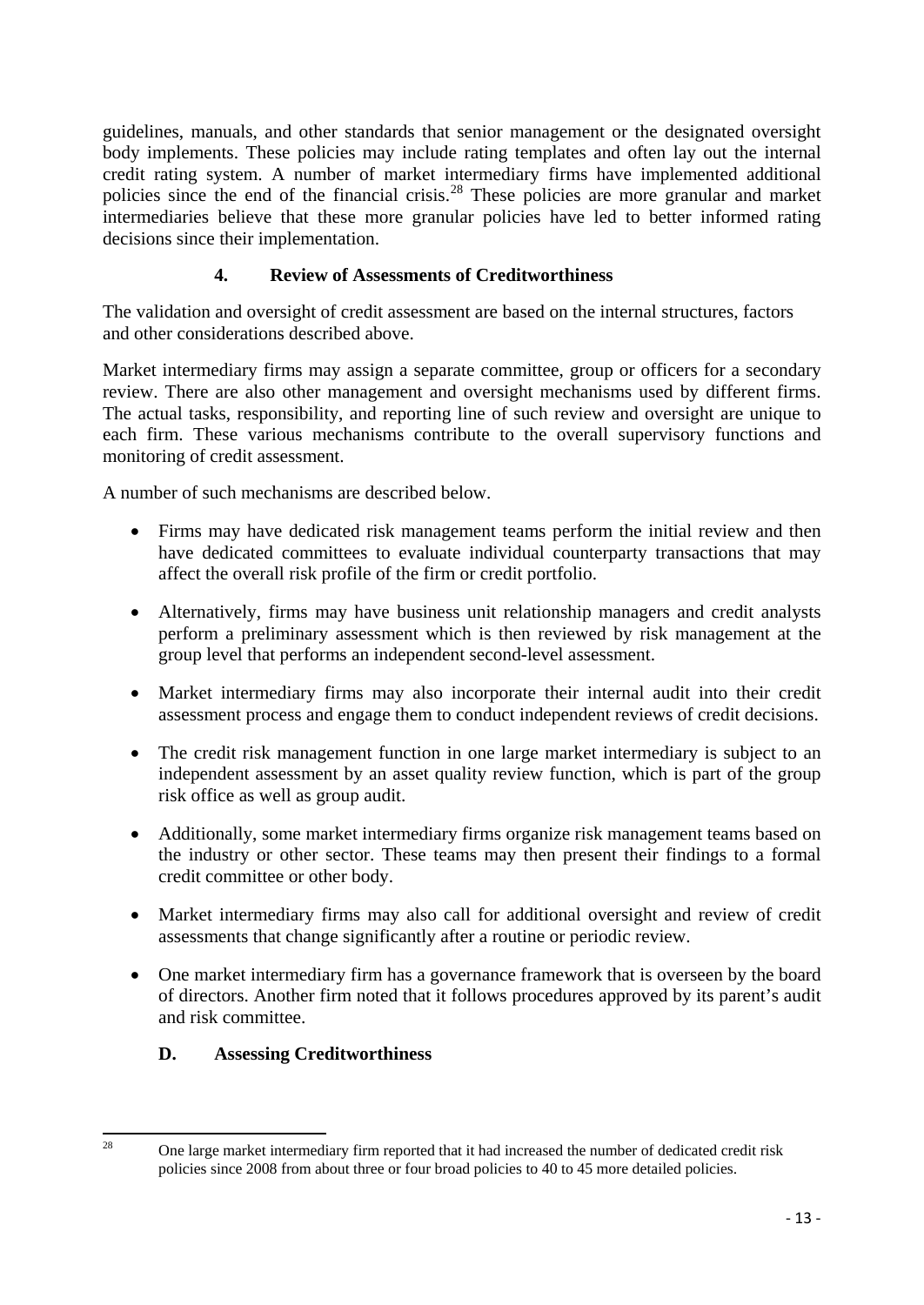Most market intermediary firms believe that the creditworthiness of an issuer or counterparty is the heart of the assessment of the underlying financial products. As part of this process, these firms initially conduct an analysis of the issuer or counterparty. In many respects, this process sets their internal ratings apart from CRA ratings. A number of market intermediary firms said that they believe their client relationships and day-to-day business provides them with higherquality information that can be utilized for their internal credit assessment processes. They believe that this information may be superior to the information CRAs rely on when compiling CRA ratings.

Beyond their ability to leverage existing client relationships, market intermediary firms employ various information sources to conduct the analysis such as company research, publicly available information, external credit ratings and meetings that they have with an issuer or counterparty. Assessments may cover a number of specific items, including:

- the probability of default;
- the general business profile, including an issuer's or counterparty's market share, the regulatory environment, competitive position, organizational structure and performance, industry and economic analysis;
- the financial profile, including the balance sheet, cash flow statements, debt servicing capability, capital adequacy and liquidity.

The information that large market intermediaries glean from these tools is often supplemented by research that the firm's analysts have conducted.

#### **1. Financial Instruments**

Market intermediary firms' assessment processes also take into account the type of financial product as well. Firms use various methodologies depending on the type of instrument that is being assessed.

#### *Securities (Debt and Equity)*

Firms dealing in debt and equity securities generally limit their assessment to the issuer itself, primarily considering probability of default, the loss given default,  $29$  and the issuer's business profile and financial performance. A few market intermediary firms supplement this assessment with CRA ratings. These independent credit analyses also help determine the credit limits that firms set for individual (or related) issuers.

#### *Commercial Paper and Structured Products*

Firms generally use the same approach for assessing the creditworthiness of commercial paper and structured products as they do for equity and debt securities, in which they initially assess the issuer or counterparty. There are several ways to do this. For instance, in the U.S., a credit risk assessment of the counterparty can be performed using the Internal Ratings Based Approach. In other cases, repo collateral is assessed by analyzing a relevant CRA rating, the market value of the product, and the capital haircut that should apply. A number of firms also

<span id="page-17-0"></span><sup>29</sup> 

The amount of funds that is lost by a bank or other financial institution when a borrower defaults on a loan.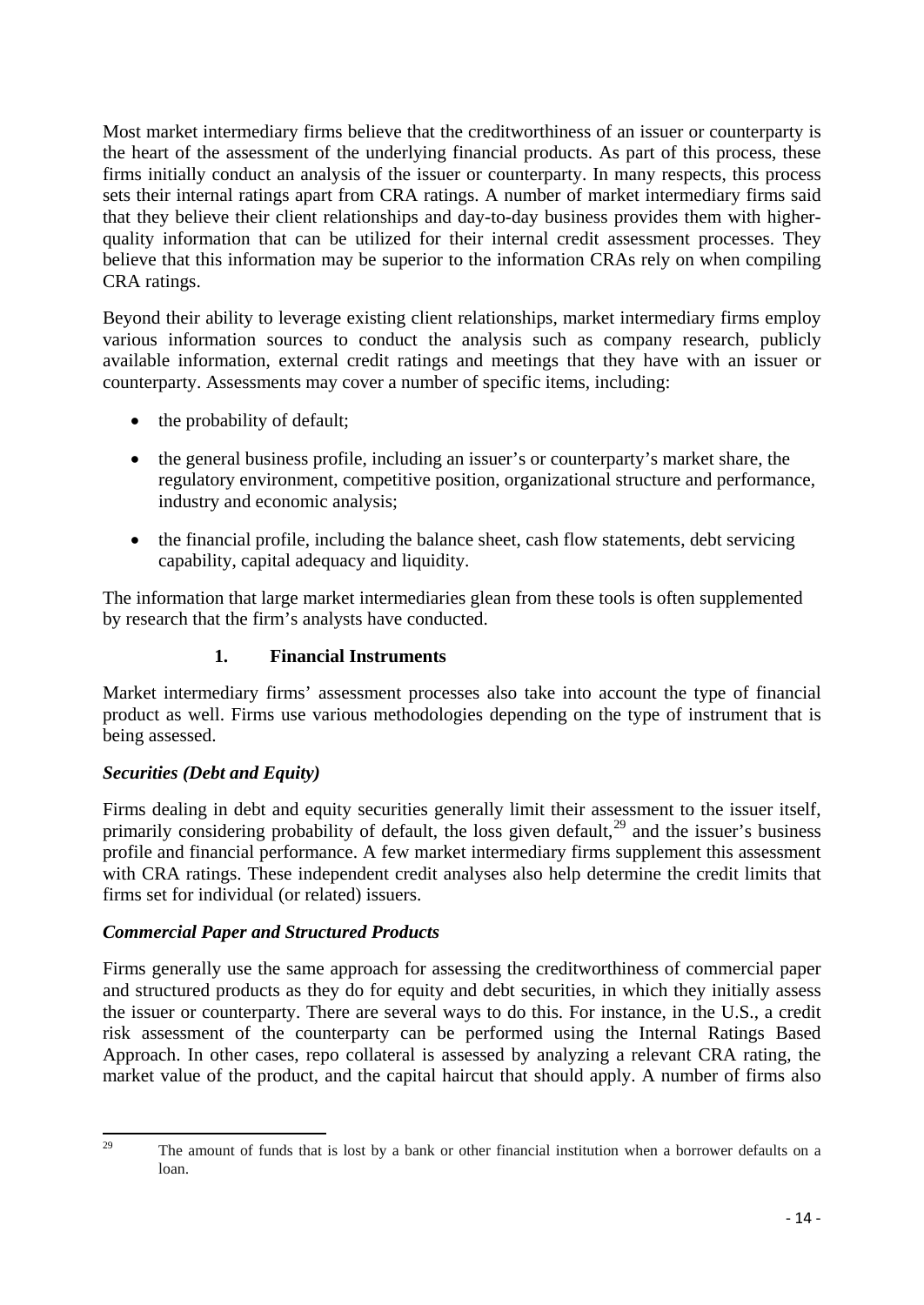consider the levels of risk of loss and leverage as well as structure covenants when determining the overall credit profile. $30$ 

#### *Derivatives Contracts*

Most firms dealing in derivatives contracts often evaluate their current and potential exposures, the relevant financial guarantee, legal documentation, collateral and other credit enhancements. The assessment may be contract or structure specific, or generic. Firms often use a proprietary model to assess the credit exposure generated by the specific derivatives contract on both a standalone and portfolio basis. One firm added that it takes the non-performance risk into account, which includes changes in the counterparty/issuer's credit rating and changes in the counterparty/issuer's own credit risk.

### *Asset-Backed Securities*

Firms primarily base their assessment of asset-backed securities on the underlying asset, including analyzing the type, nature, performance, volatility and delinquency rates of the asset, along with analyzing the underlying structure of the security, including looking at the collateral, cash flow, and legal structure as well as the business and financial profile of the underlying issuer.

### **2. Counterparties**

Most of the large intermediary firms have established internal credit rating systems to assess the creditworthiness of counterparties or use internal rating scorecards that have been approved by their regulators. In assessing the creditworthiness of counterparties, many firms indicated that they consider a wide range of both quantitative and qualitative factors.<sup>[31](#page-18-1)</sup> While most firms incorporate many factors into their internal rating systems, they also have a wide range of rating methodologies when assessing the creditworthiness of counterparties.

#### *Collateral Placed by Counterparties*

Many large market intermediaries evaluate the quality or value of any collateral posted by a counterparty. This may include the application of haircuts to collateral, the size of which may vary in accordance with the collateral's risk rating and as the consequence of stress tests. Other considerations during the assessment process include the liquidity, valuation, concentration/blockage, and the total security coverage with respect to the size of exposure.

Other market intermediary firms do not specifically take into account the risk of collateral placed by a counterparty as part of their internal rating methodologies. They may separately assess the risk related to it at other times when, for example, they rate the risk of a particular transaction, or manage credit exposure to a particular counterparty. Other firms are limited in

<span id="page-18-0"></span><sup>30</sup> 30 One market participant noted that while market intermediary firms generally utilize internal ratings to assess structured products, the market more generally, and retail clients specifically, may rely heavily on CRA ratings when judging the credit risk of structured products. These investors often view CRA ratings as more independent than those provided by the market participant. Retail clients may, as a result, actually increase their reliance on CRA ratings as they become more involved in the structured products market.

<span id="page-18-1"></span><sup>&</sup>lt;sup>31</sup> Market intermediary firms cited business risk, business strategy, industry sector analysis, market position, operating efficiency, financial risks, financial position, accounting policies and reporting, management risk and quality, cash flow, and liquidity as some of the factors that they consider.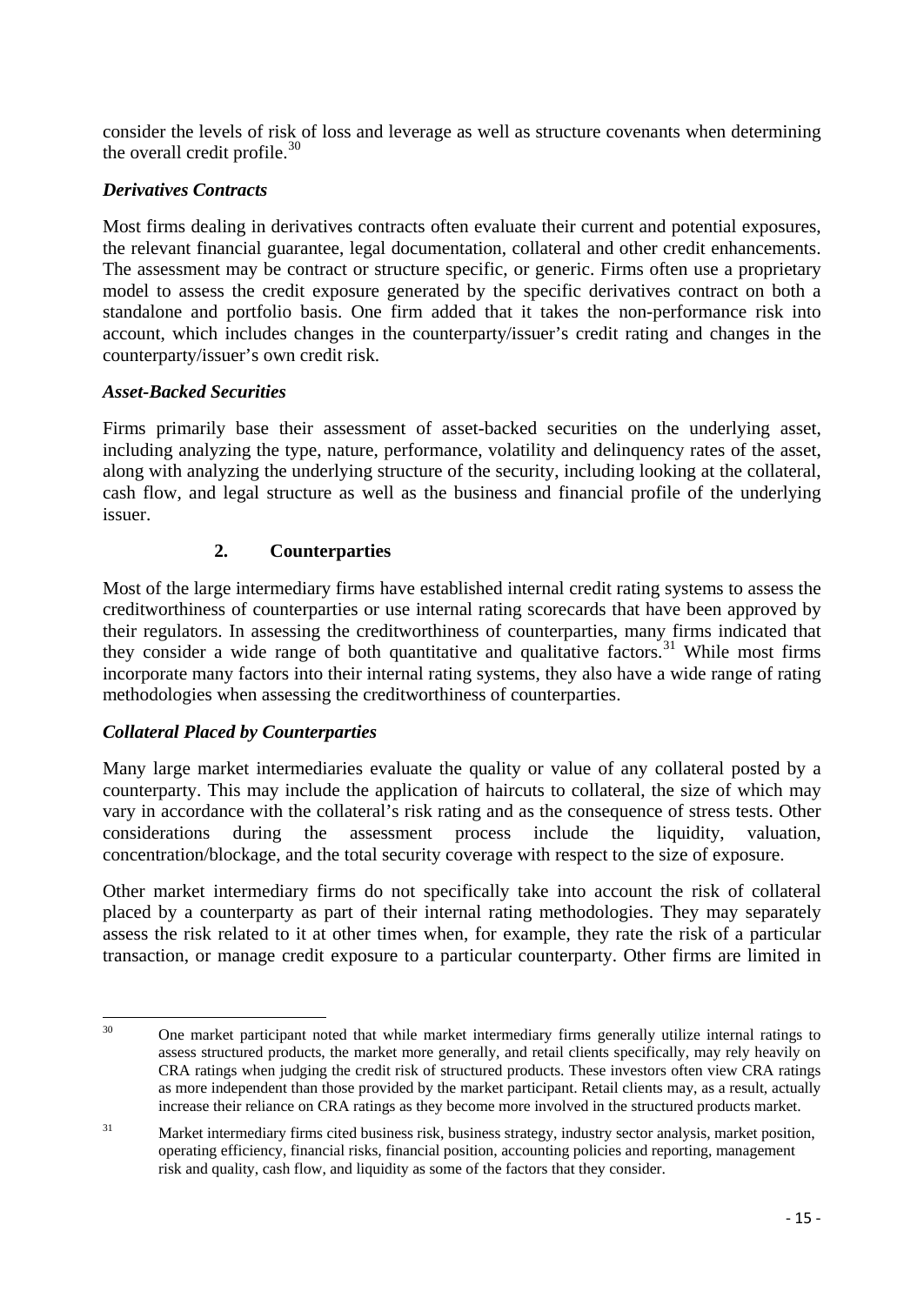the amount of collateral risk they can assume due to applicable regulatory restrictions on the type of collateral (*e.g.*, securities, currency) that they are permitted to receive.

### *Credit Risk Weights of Counterparties*

Most market intermediary firms confirmed that their assessment of creditworthiness includes credit risk weights of counterparties. However, one firm stated that it would take into account of the maximum permissible counterparty risk instead of applying automatic limits on the basis of a rating grid. Another firm specifically noted that it does not use regulatory credit risk weights $32$ as a factor in its internal rating process.

### *Industry Sector Risk*

Many firms see the significance of the risk arising from the industry sector of the counterparty or issuer and incorporate industry-specific rating models and limits into their credit assessment procedures. One firm pointed out that it identifies various key assessment factors including the nature of industry (such as whether it is cyclical), intensity of competition, and the issuer's market position. Another firm stipulated that it applies more stringent credit approval requirements if a counterparty operates in a high-risk industry sector.

#### *Country Risk*

Market intermediary firms assess the risk arising from the country of the counterparty or issuer, establishing ceilings or other limits for countries or other geographical regions. Some firms emphasized that the counterparty or issuer risk must not be rated higher than the risk rating of the country where it is based. In considering the country risk, the assessment may cover leading economic indicators, the macro-economic framework of the country, its economic policy, and the country's balance of payments. Some firms shared various means to mitigate the risk from the country of a counterparty or issuer. For example, one firm deals only with counterparties headquartered in the U.S. or the U.K.

#### *Concentration Risk*

Most firms indicated that they place restrictions on the level of concentration risk or otherwise assess this risk. There has been an increased focus on concentration risk since the financial crisis and recognition that additional stress testing should be carried out. One large market intermediary stated that concentration risk was at the root of the financial crisis. It therefore now sets more stringent limits on each issuer regardless of its internal rating.

#### *Risk of Insufficient Information*

There are specific issues that may arise when assessing counterparties or securities issuers when there is a dearth of available data or public information relating to the specific entity. In these instances, the firm must rely on the data and financial statements that are provided by the counterparty or issuer itself as well as any prior history and experience the firm has with the specific counterparty or issuer. Intermediaries noted they often seek to conduct additional due diligence in these circumstances, including meeting with the management team, establishing

<span id="page-19-0"></span> $32$ The idea of using risk-weighted assets moves credit assessment away from employing a static requirement for required (or "regulatory") capital. This approach bases credit assessment on the riskiness of a bank's assets. For example, loans that are secured by a letter of credit given a higher risk weight than a mortgage loan secured with collateral.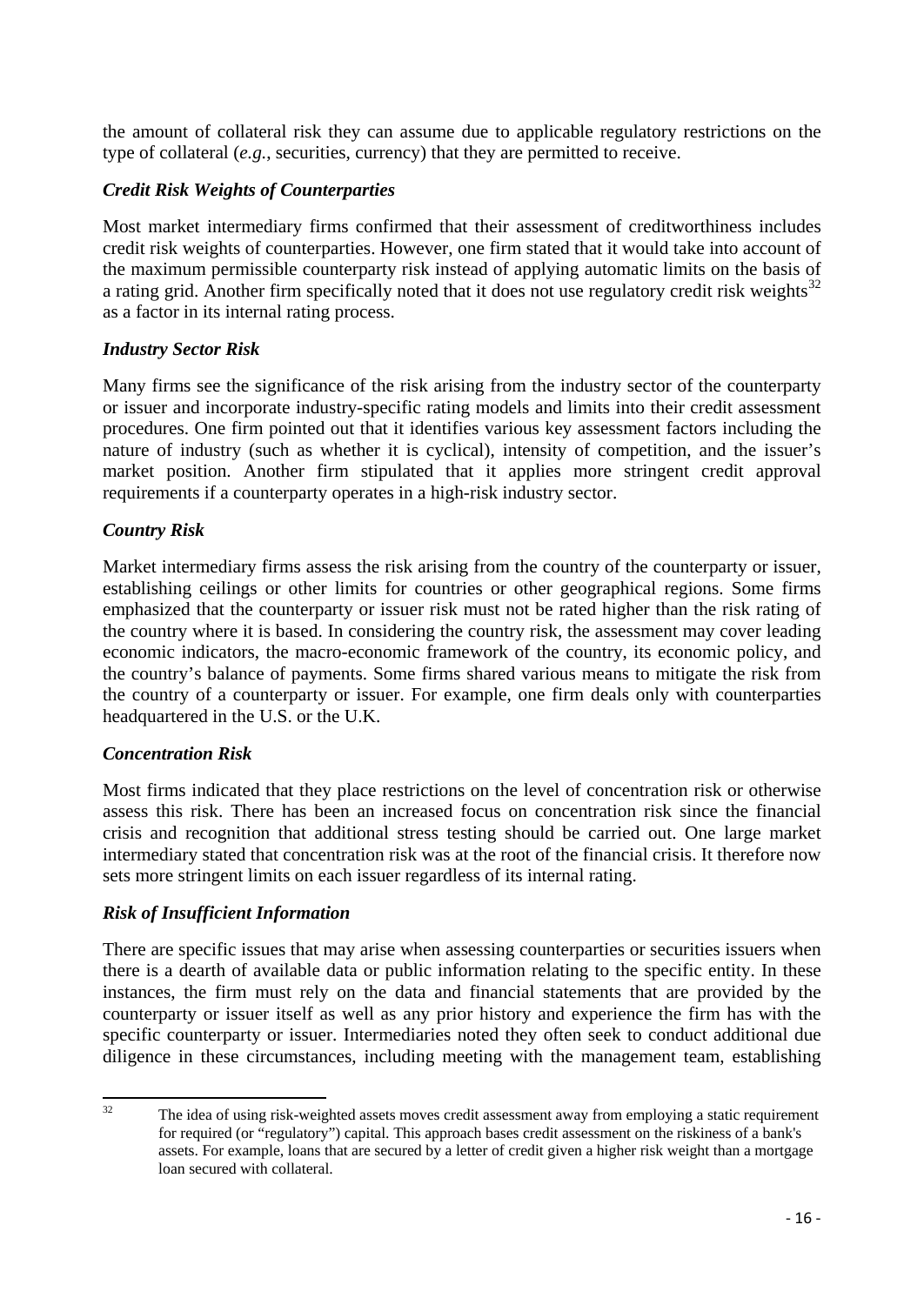exposure limits and evaluating these counterparties or issuers based on country-risk or industry sector. If, however, critical information about the issuer or counterparty is unavailable, market intermediary firms will avoid taking on exposure, especially in the event it affects internal credit limits.

### **E. Monitoring and Review of Existing Credit Risks and Models**

As detailed above, most market intermediary firms have made significant changes in the monitoring of their internal assessments of creditworthiness in light of the lessons learned in the aftermath of the financial crisis. These changes include strengthening the credit assessment process and organization, introducing new methodologies and the formation of new internal committees.[33](#page-20-0) A few large market intermediaries did not believe wholesale changes were necessary. While, as discussed above, they devoted additional resources to credit risk assessment, they did not believe they had fundamentally altered their internal processes.

With respect to the ongoing monitoring of credit risks, firms described their procedures when securities or other instruments and counterparties fall below internal benchmarks for acquiring or holding the asset. The market intermediary firms that responded do not automatically divest securities when the value of securities or other instruments or the internal rating of counterparties fall below internal benchmarks. In such a scenario, firms conduct a comprehensive review of the downside probability of the relevant investment and exercise discretion on case-by-case basis. A few market intermediary firms that do use CRA ratings indicated that their risk alert is triggered whenever there is any change of the relevant rating. Nevertheless, they do not automatically liquidate securities. Such a downgrade triggers a review of the investment by the relevant risk management department before any liquidation or divestment.

Firms usually assign the responsibility of reviewing risk assessment models to the staff from risk management, risk control or asset quality review teams. These review teams are structured in several different ways, although most firms strive to ensure that the review team is independent from the designer of the rating models and methodologies. Some firms form an internal validation group with staff from risk management and compliance teams. The internal review is usually overseen by a credit risk committee, although some firms permit their credit analysts to conduct the review.

Review teams seek to verify and evaluate the consistency and quality of the rating systems and ensure compliance with the policies and procedures documenting the model. Any changes in methodology that result from such reviews need to be approved by the relevant committee. At least one firm indicated that it benchmarks its internal ratings against CRA ratings, assessing the quality of its model by comparing internal ratings with the CRA ratings of certain counterparties.

Most firms' reviews take the past performance of models and methodologies into account to determine the accuracy in assessing the creditworthiness of financial products and counterparties. Evaluations are conducted through historical data and migration statistics

<span id="page-20-0"></span> $33$ <sup>33</sup> One large market participant described the changes that it has implemented since 2008. It introduced a more robust corporate governance structure with improved inputs and limits and incorporated both qualitative and quantitative inputs into the internal models with additional validation steps. Another market participant also noted that, since 2008, it recruited an additional 1,200 staff and invested over U.S.\$1 billion to enhance its risk management capabilities.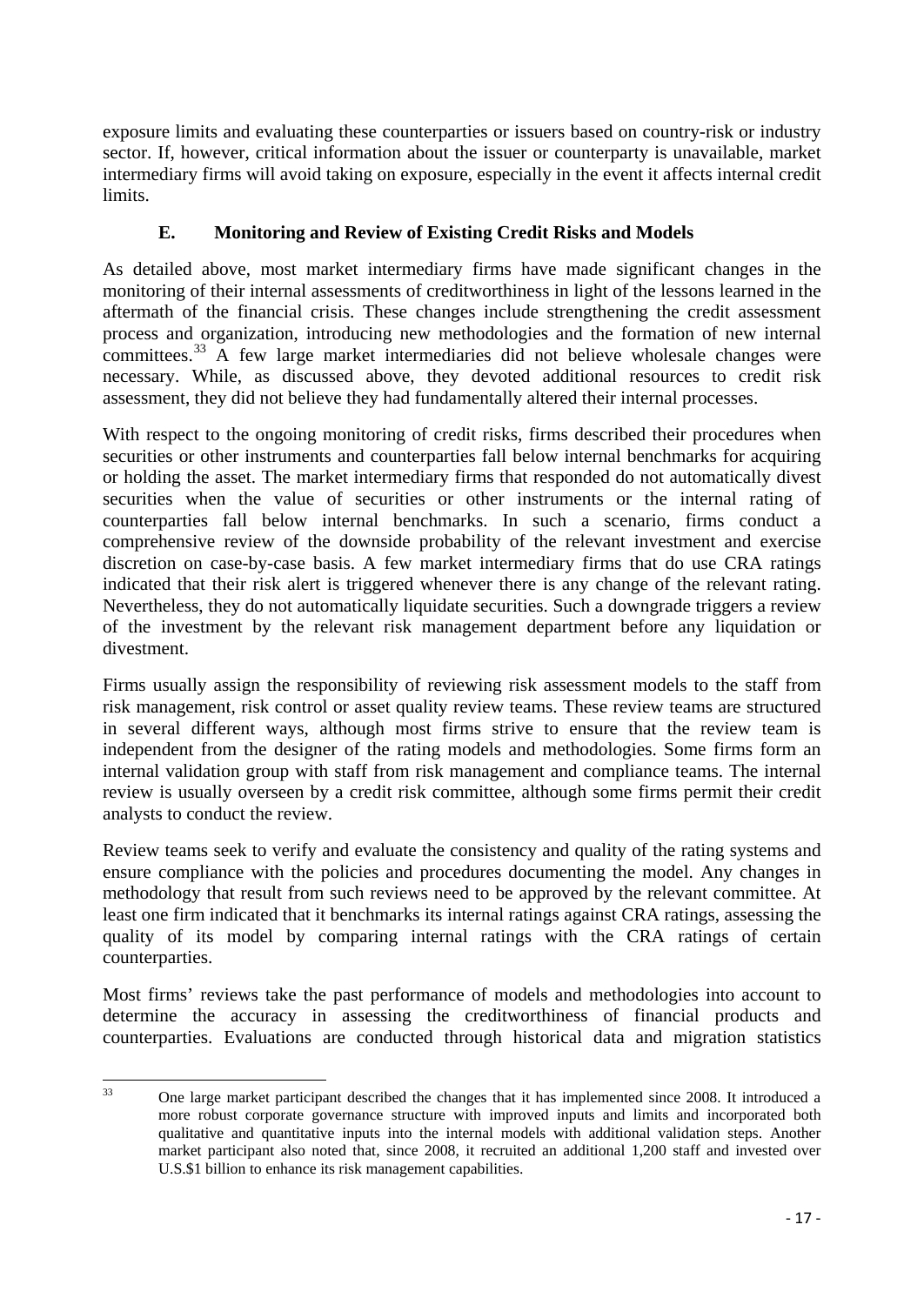sources. Some firms do not consider past performance in the review due to insufficient information for comparison. One market intermediary firm that did not have enough historical information to compare the accuracy of its models and methodologies specifically noted that its assessment also reviews any overrides that its credit officers made in the evaluation.

Market intermediary firms that use models to assess creditworthiness review or audit their models at least annually. These reviews are conducted both by internal and external auditors. In addition, firms conduct periodic reviews of their methodologies for the assessment of the creditworthiness of financial products and counterparties at least annually. Some firms produce formal quarterly or semi-annual review reports on their internal ratings. Several firms conduct ad-hoc and event-driven quality assessments in response to, for example, a change of market conditions or regulatory requirements.

### **F. Use of Credit Ratings from External Credit Rating Agencies**

Despite market intermediaries' increasing reliance on internal ratings and assessments of creditworthiness, CRA ratings continue to play a key role in most firms' overall credit risk procedures and processes, either as inputs in the review of products and counterparties or as benchmarks against which firms may measure their internal credit assessment. Many firms use CRA ratings in combination with their internal ratings to help them make objective determinations of the creditworthiness of financial products.

### **1. Reliance on CRA Ratings**

Nearly all firms use CRA ratings to at least some extent when assessing the creditworthiness of financial products. Many of them use the ratings from nationally recognized statistical rating organizations in the U.S. while some also reference reliance on other credit rating agencies that are registered in other jurisdictions. But firms differ significantly in terms of the weight they attribute to CRA ratings. In all, only five of the market intermediary firms consulted noted that they attribute significant weight to CRA ratings.<sup>[34](#page-21-0)</sup> Many firms that do not rely heavily on CRA ratings still consider them a useful data point. They noted that misrated securities and financial instruments often resulted in relative value opportunities.

Market intermediary firms that utilize CRA ratings characterize their use in various ways. Some smaller firms primarily use CRA ratings to assess creditworthiness, but supplement them with their own analysis by reviewing the financial statements of the issuer. Another firm adjusts the CRA rating based upon its independent analysis. As noted below, some intermediaries assign internal credit ratings to domestic issuers without referencing CRA ratings, and use CRA ratings only for non-domestic issuers. Another firm relies on external ratings to set limits in monitoring short-term trading portfolio risk. In the absence of an external rating on the issuer, it uses an internal rating to match the external rating framework.

Market intermediary firms find that CRA ratings are useful in a number of areas:

- Most firms regard external ratings as an additional data point that they can use as a benchmark or reference against their internal credit assessments.
- CRA ratings may be helpful when assessing sovereign or corporate instruments and in the review of basic or standard financial instruments.

<span id="page-21-0"></span> $34$ Nine of the other market intermediaries stated that they relied on CRA ratings moderately, two reported low to moderate reliance and seven stated that they only relied on CRA ratings to a minimal extent.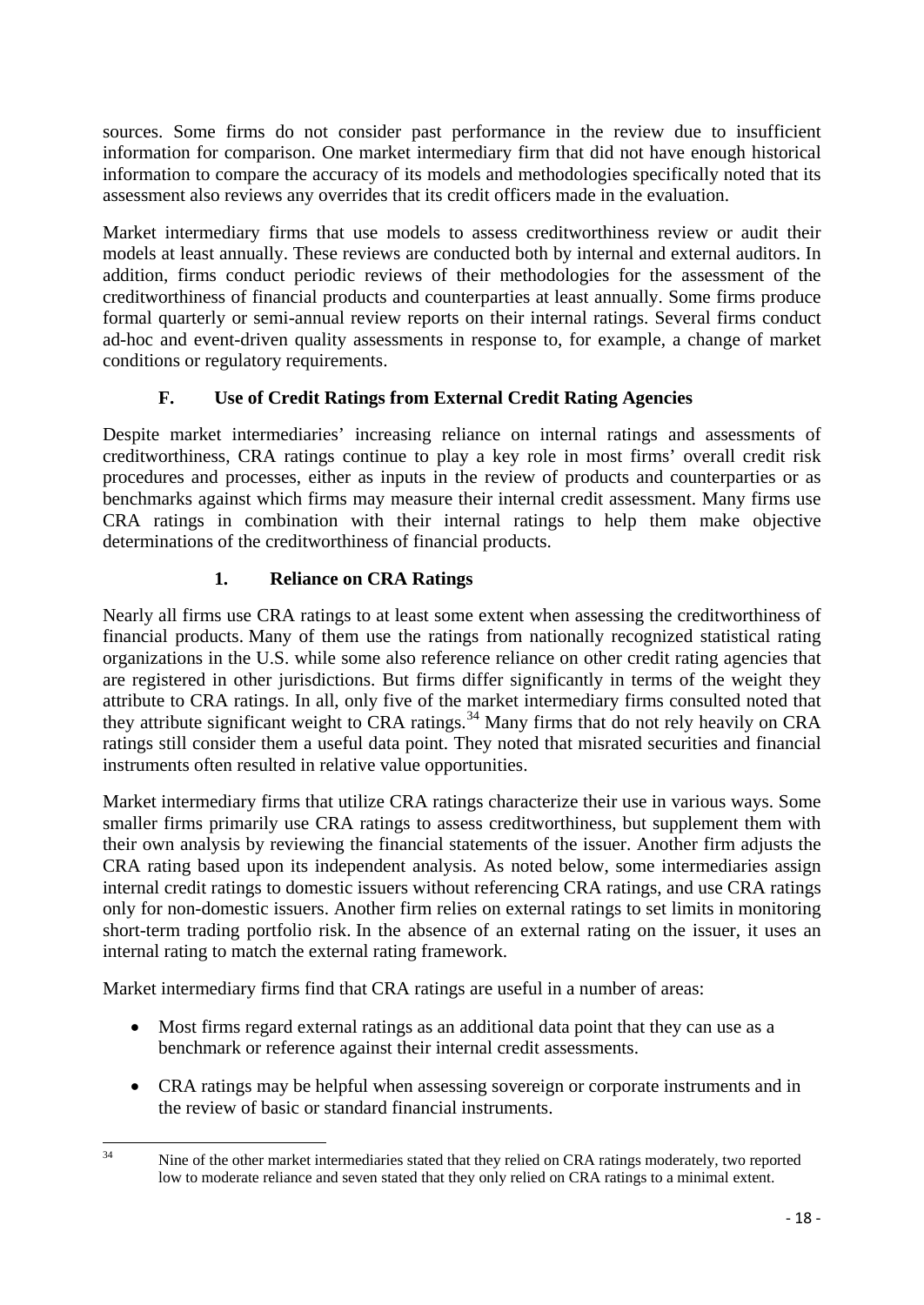- CRA ratings may be helpful when assessing non-domestic issuers due to the lack of experienced staff or other expertise when assessing foreign issuers.
- CRA ratings can be useful as an initial filtering of potential securities for investment.
- Some firms use CRA ratings extensively in certain types of transactions when there are regulatory requirements to do so. These firms put less reliance on CRA ratings in other contexts.

Instead of relying on CRA ratings, many firms indicated that they also use other external benchmarks in assessing creditworthiness such as credit spreads and expected default frequencies. Firms generally thought these external benchmarks were useful as early warning signals for risk assessment, or in preliminary filtering of investments. Some market intermediaries attributed significant weight to the use of credit spreads while more firms attributed low to moderate weight to them. These firms noted that credit spreads are useful for assessing relative value when making investments even if they do not rely on them heavily. In addition, firms tend to value credit spreads less when the liquidity of a financial product is limited.

While most firms do not generally conduct any extra specific due diligence when using CRA ratings, a number of market intermediary firms perform some level of due diligence before relying on them. This may include reaching out to CRAs and discussing their assessment methodologies in order to understand their processes and practices. Firms may also reach out and conduct some due diligence when initially working with a new CRA for the purpose of assessing its expertise and independence.

#### **2. Deviations from CRA Ratings**

Most large market intermediary firms have not been negatively impacted by any differences between their internal ratings and those of the CRAs. Discrepancies between an internal rating and a CRA rating usually trigger a detailed internal review and analysis by the market intermediary. The firm will often run stress tests on the position where the discrepancy exists and thoroughly examine its internal assessment. The use of CRA ratings as a reference or other red flag triggers further internal risk evaluation, which serves as an additional check on the firm's credit risk assessment.

Some large market intermediary firms shared the observation that they tend to experience less deviation between their internal ratings and CRA ratings with respect to the financial products and issuers that have more information generally available publicly.

#### **IV. Challenges to the Adoption of Alternative Methods of Credit Assessment**

A majority of respondents (40) reported no major hurdles affecting their ability to adopt alternative methodologies for assessing creditworthiness. However, at least two major, large market intermediaries highlighted for IOSCO the challenge of consistently obtaining access to the extensive data necessary for the application of internal methods for regulatory capital calculations for securitizations.

Firms further explained that the number of data points needed for internal creditworthiness assessments depend on whether the model is used for internal purposes only and/or for the calculation of regulatory capital requirements (more data points are needed for the latter). Furthermore, the nature of the financial instruments (*e.g.*, retail, mortgages, corporates, sovereigns, securitizations) that should be covered by the model, along with the geographic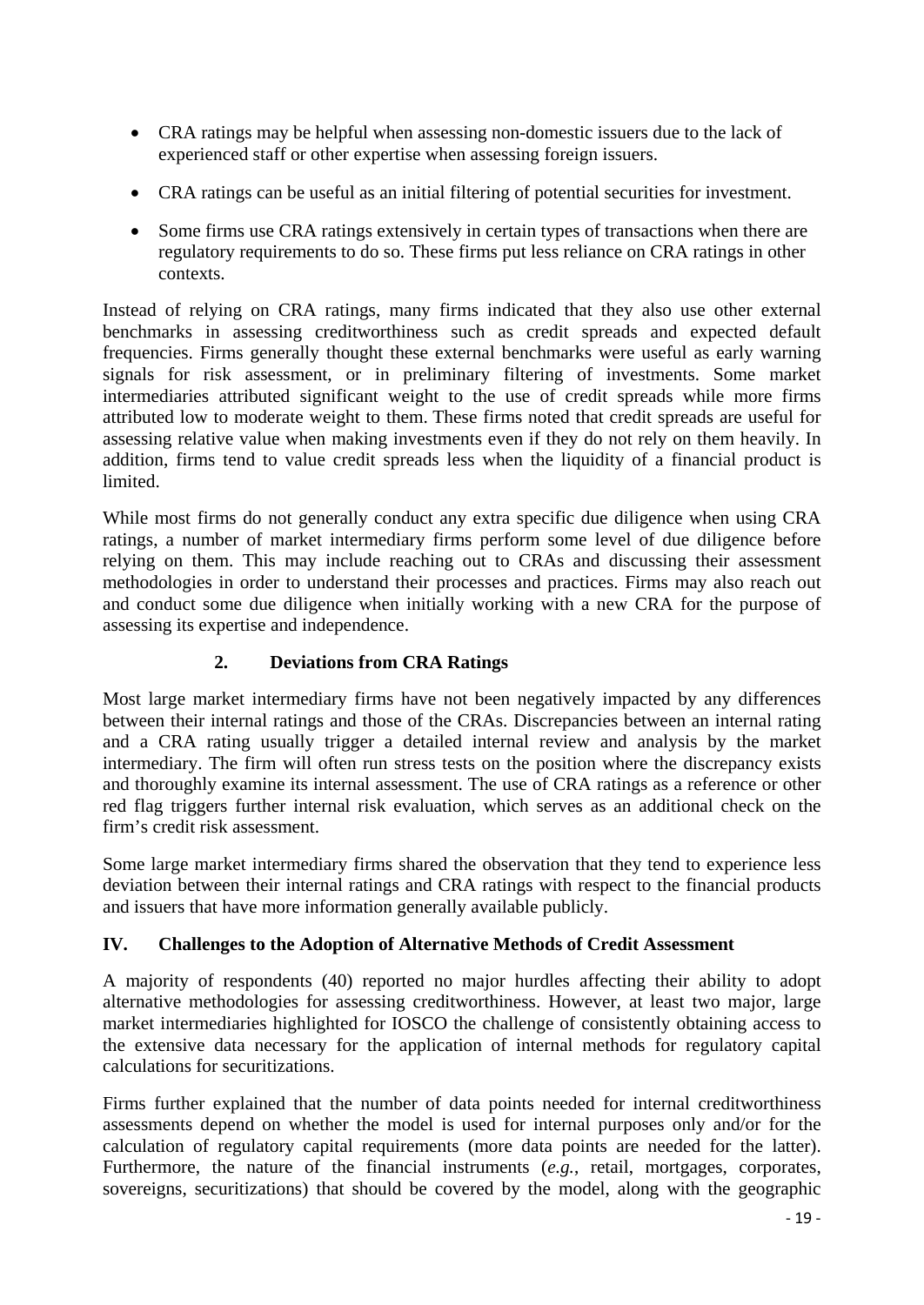scope of the model (national, international or world-wide), will determine the breadth of the necessary data.

Firms must generally rely on publicly available data, which for some counterparties is difficult to obtain. Substantial information is available for "corporates and sovereigns" as compared to other counterparties, such as hedge funds, where the availability of data depends on the hedge fund's willingness to provide it. Firms noted that, if data is not publicly available, it may be difficult or costly to access.

### **V. Sound Practices for Market Intermediaries**

### **A. Introduction**

After reviewing the survey responses and presentations of large market intermediaries, IOSCO believes that the most useful thing that it can do is to share its observations regarding some of the sound practices currently in place at large market intermediaries with regard to the assessment of credit risk without mechanistically relying upon CRA ratings. This can serve as a guide to other large market intermediaries and promote implementation of the FSB's principles by market intermediaries in IOSCO member jurisdictions.

When asked in a survey, several large market intermediaries suggested, for example, that benchmarking exercises should be promoted or required by regulators, and cited efforts in this regard by international bodies, such as the European Banking Authority. Other large market intermediaries expressed the view more generally that regulators could provide additional guidance or assistance to the industry on how to use internal credit risk assessment methodologies.

Although some market intermediary respondents to the IOSCO survey suggested changes in the regulatory framework, including increased regulation of credit rating agencies with additional oversight of rating definitions and processes,<sup>[35](#page-23-0)</sup> others, particularly those that already have robust internal processes for making assessments of creditworthiness, generally do not believe that additional regulatory assistance is necessary. Many of these market intermediaries stated that external credit ratings did not play a large part in their internal processes for assessing creditworthiness.

### **B. Sound Practices**

In light of the above, IOSCO sets forth the following sound practices for the assessment of creditworthiness by large market intermediary firms.<sup>[36](#page-23-1)</sup> Regulators could consider these sound practices as part of their oversight of market intermediaries and large market intermediary firms may find these sound practices useful in the development and implementation of effective alternative methods for the assessment of creditworthiness. IOSCO recognizes that not every sound practice will be appropriate or equally effective for all large market intermediaries. However, IOSCO would still encourage individual market intermediaries to consider these sound practices where relevant to their activities.

<span id="page-23-0"></span> $35$ In addition, some market intermediary respondents argued that improved oversight of credit rating agencies would improve transparency and accountability and could make external ratings more reliable. In addition, some firms suggested modifying or removing the existing regulatory requirements for using external credit ratings and strengthening disclosure standards for debt securities.

<span id="page-23-1"></span><sup>36</sup> These sound practices are not addressed to asset managers. *See* footnote 21, above.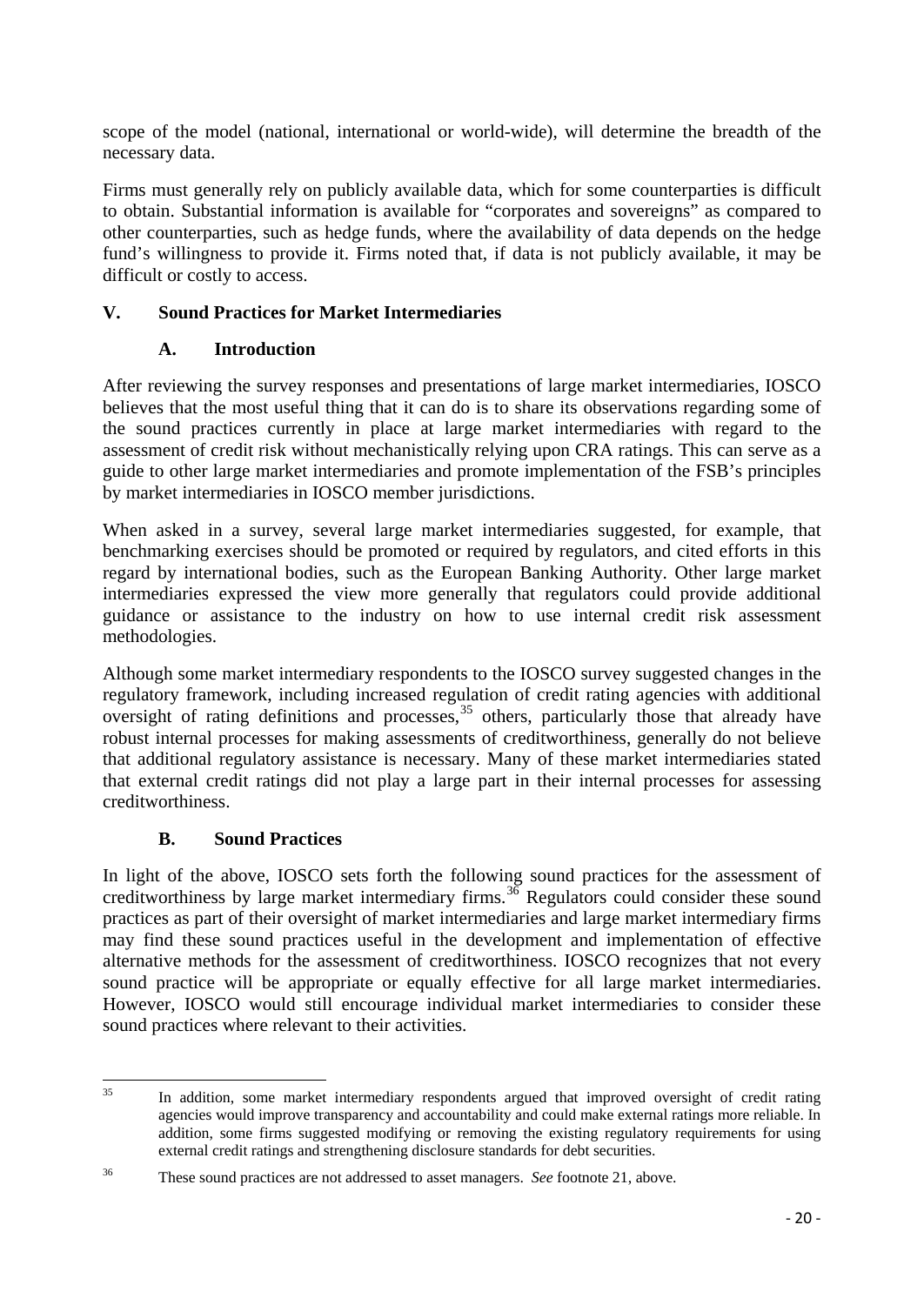- 1. Establish an independent credit assessment function that is clearly separated from other business units, including the development of appropriate policies and procedures to ensure that decision-making is not unduly affected by operations from other areas of the firm.
- 2. Involve senior management in order to ensure the successful implementation of a robust credit assessment process, including promotion of a risk-sensitive culture throughout the organization. Such involvement would entail oversight of the credit risk assessment process by a dedicated risk management team that reports to high-level management, such as a separate independent credit committee.
- 3. Establish a coherent oversight structure to ensure that the credit assessment process is properly implemented and adhered to, including the establishment of reporting lines and responsibilities that are clearly articulated and followed.
- 4. Take steps to ensure that a firm's governing committee receives an appropriate level of information on the amount of credit risk to which the firm is exposed. This may include policy exceptions, limit breaches, stress testing analysis concentrations, watch lists, and top exposures, among other things.
- 5. Invest in staff and other resources necessary to develop a robust internal credit assessment management system that appropriately reflects the nature, scale, and complexity of its business. This includes having in-house the necessary staff expertise and technological ability to analyze effectively the firm's portfolio and to stay abreast of market indicators.
- 6. Avoid exposure to particular credit risks whenever the firm does not have the internal capability to independently and adequately assess the exposure. Take creditworthiness assessment capabilities into account when considering the firm's business growth plans and deciding how to, *e.g.*, structure its portfolios, manage its trading book or whether to take on additional credit exposure.
- 7. Incorporate a wide variety of qualitative measures into robust credit assessment processes in addition to quantitative measures. This can provide a more holistic view of creditworthiness than simply relying on quantitative factors alone.
- 8. Prescribe internal risk levels and investment appetites for the assessment of creditworthiness that focus on the intrinsic value of the instrument to set limits and risk. These levels might distinguish between various categories, such as industry or on a geographical basis, and be reflected in the policies and procedures that set out the operating standards that must be followed by teams or individuals responsible for the assessment of credit risk.
- 9. Subject non-investment grade or unrated financial products to enhanced scrutiny.
- 10. Avoid mechanistically relying on external CRA ratings. View such ratings as only one factor among several that may be used in a comprehensive credit assessment process. Carefully consider the effect of using external credit ratings as parameters to assess the creditworthiness of investments or to decide whether to invest or disinvest. Recognize and understand the possible limitations of CRA ratings and become familiar with CRA credit risk assessment methodologies. For example, CRA ratings may be a lagging indicator of more general credit risks and do not always reflect the most recent factors affecting creditworthiness.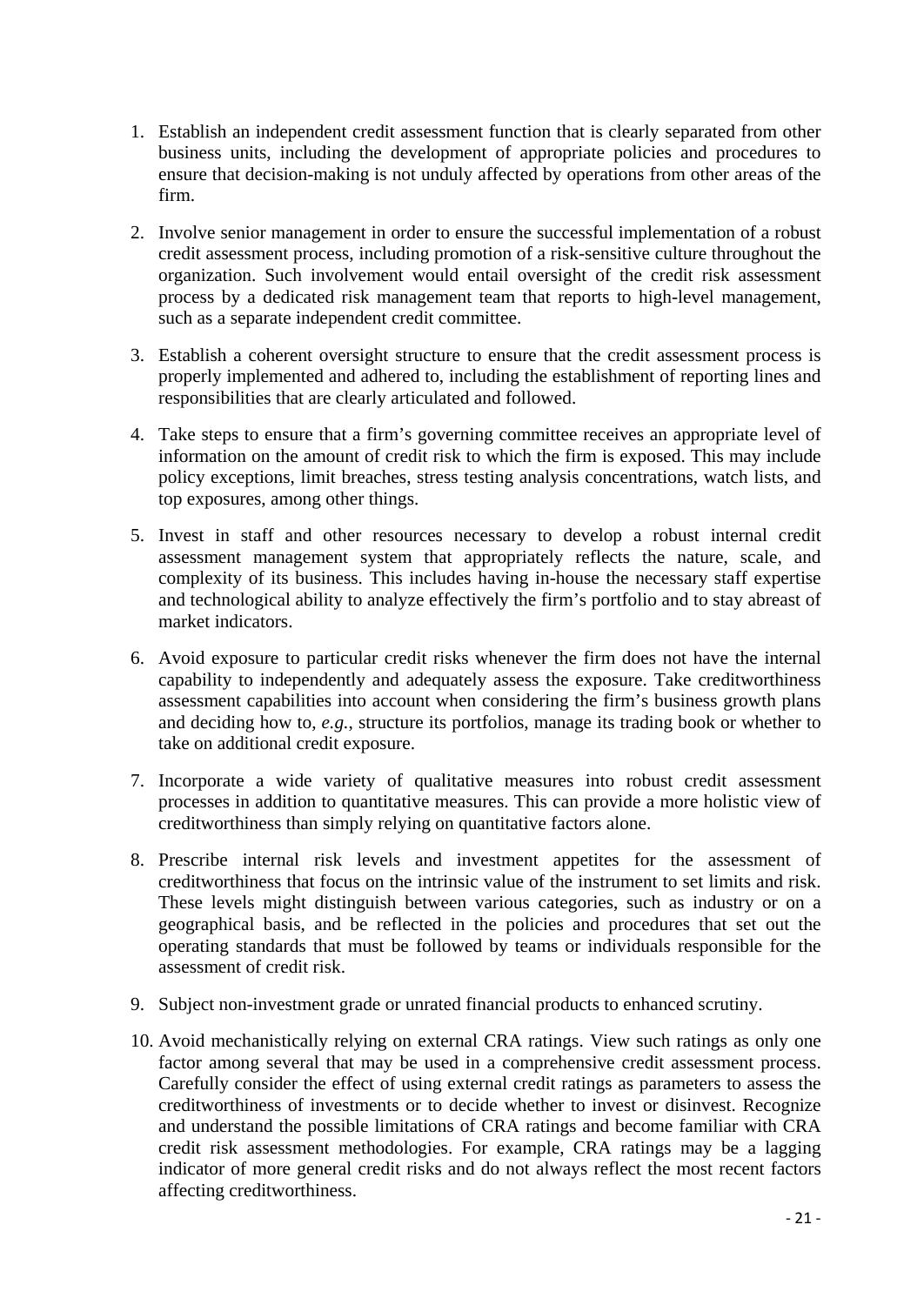- 11. Strive to update and improve continually the firm's credit risk assessment practices to help ensure that they remain abreast of developments that could have a material adverse effect on the firm's portfolios and counterparty relationships.
- 12. Ensure internal audit or another independent party performs regular reviews of credit policies and procedures.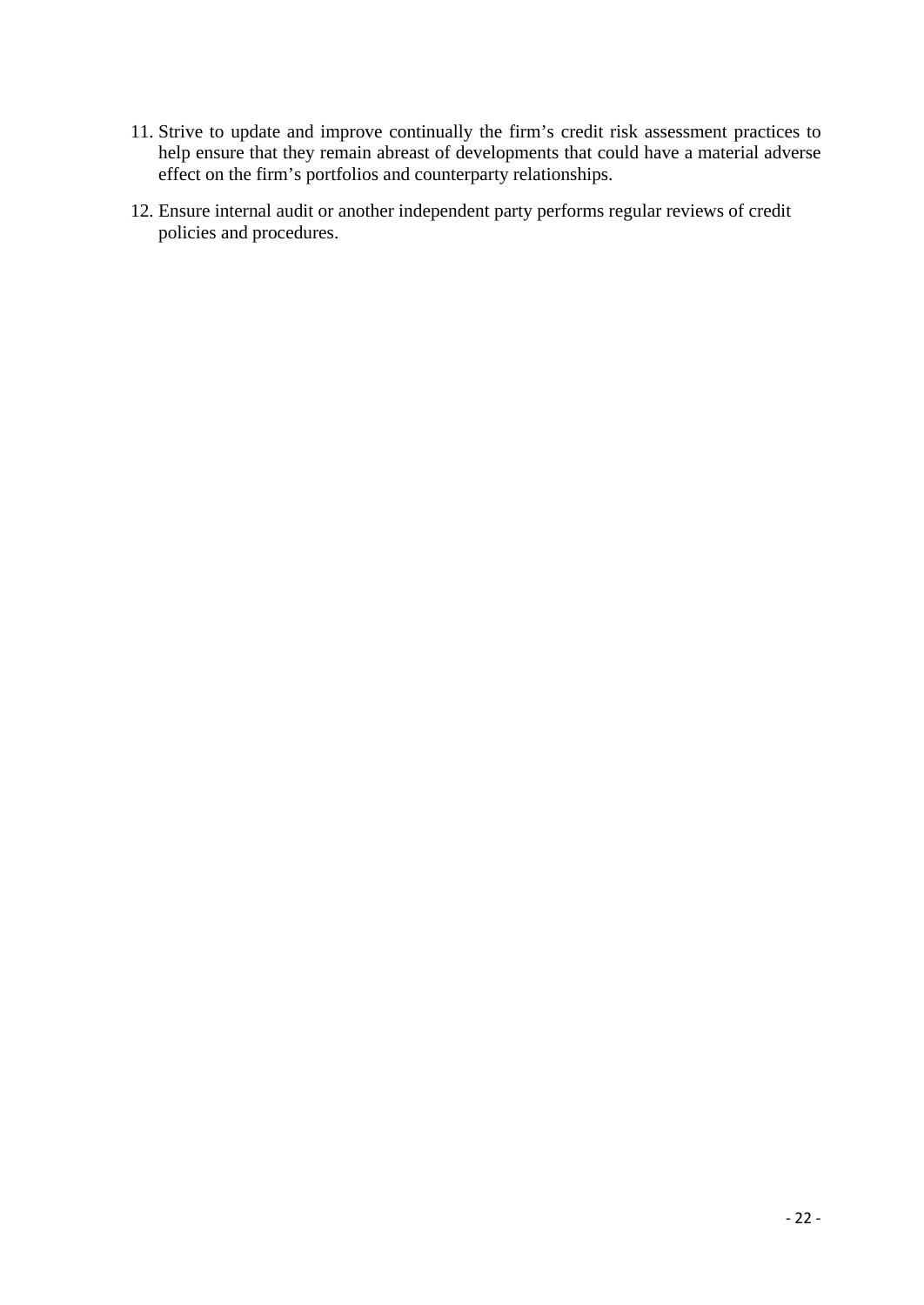#### **Appendix 1**

#### **Summary of Roundtables**

#### **Roundtable 1**

#### Firm 1

Firm 1's weakness in the past was its overreliance on pure quantitative models. Today, Firm 1 has not only a much more robust corporate governance structure, improved input, limits, etc., but they also incorporate *both qualitative and quantitative* input into its models. In particular, it may be that they use models more today than they did in 2008, but they incorporate *qualitative*  measures into those models and better validation steps are taken. As a result, even if a model shows little risk, they would not today (as compared to 2008) permit over-concentration in any one area, *e.g.*, a specific asset class, such as subprime.

Firm 1 has never "had the luxury" of relying exclusively on external credit ratings. They have always undertaken an "independent" credit analysis. As compared to 2008, Firm 1 recognizes more clearly today that credit risk has many sources. They have established a "limit framework" for each issuer and consider additional factors when conducting credit risk assessments. They manage more specifically how much risk they will tolerate against any single issuer. Firm 1 comes up with its own internal credit rating, albeit in an "S&P style." Firm 1 updates its ratings at least on an annual basis, but also evaluates the need to change a rating based on developments more often than it did so in the past.

Firm 1 now has 40-45 "high level" credit risk management polices (compared to 3-4 in 2008). There have been "huge" improvements in Firm 1's internal rating capabilities. Today, they have 60+ "more granular" rating templates leading to a "more informed" rating decision. They rely less on external ratings, though they continue to play a minor role. They never relied "mechanistically" on external ratings in the past, but, compared to today, there would have been more reliance on the external ratings with less additional "internal double checking." Also notable is that reports to senior management "*no longer mention external ratings at all*." In contrast, in 2008, the external ratings would have been featured prominently.

Firm 1's credit risk management has also improved in part because they have developed an internal "Basel compliant" credit risk management framework. In their view, there has been "much improvement" based on becoming Basel compliant, and also because of the "Baselindependent" desire to improve credit risk management. A second concern with external ratings is that they are a lagging indicator. CRAs can be slow to take action; this is a problem with corporates, but particularly with regard to bond issuers; and there is great "weakness" in CRA rating of structure finance products. They also noted that the "public nature" of the CRA actions hamstrings them a bit in acting quickly (*e.g.*, downgrading an issuer) in contrast to the internal ratings within the major financial firms. Firm 1 also made the point that a large financial institution may have access to more information relating to an issuer that can assist it in making a more accurate credit assessment.

Firm 1 does, however, use CRA ratings to benchmark as well as analyze and understand the quality of their own internal ratings. They also note CRA firms are good "training" ground for analysts that they may hire. Post-Volcker, the size of market making positions is evolving due in large part due to changing capital rules. The need to improve the quality and adequacy of the data for models (*i.e.*, public or other sources) varies by industry. For corporate analysis, a wide amount of public information is available that should not be difficult to get.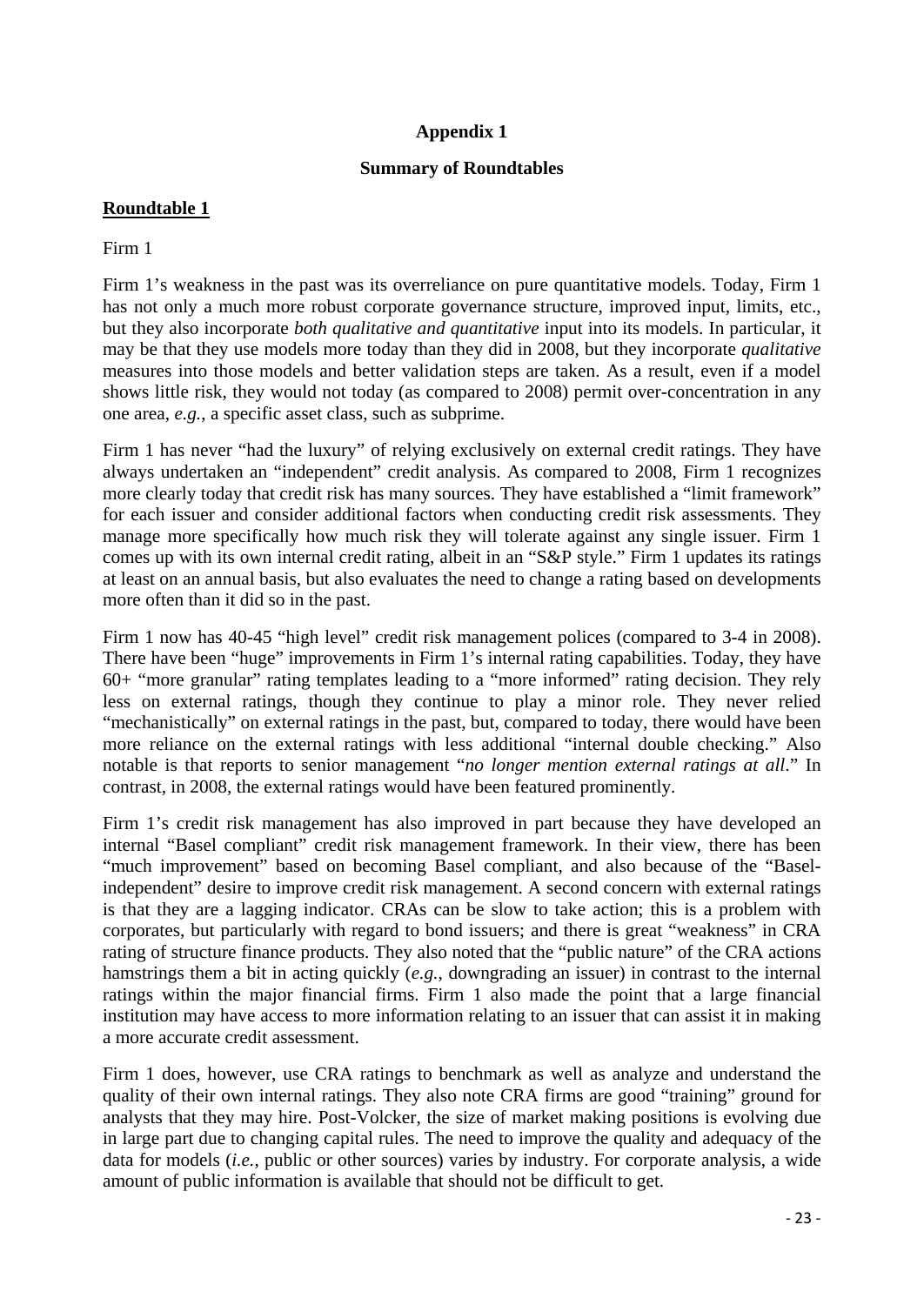For other counterparties (*e.g.*, hedge funds), it depends on what they provide; very little information is publicly available. Thus the only information they can get is directly from the counterparty. If they don't have a critical piece of information that affects limits and is a critical component of the risk they are prepared to take, they will not take on the risk.

What kind of guidance should regulators provide? What kind of existing guidance has helped them with risk management? They referred to the "tighter" Basel standards and suggested that the capital requirements have had a real impact. Left to their own devices, they would hope they would have robust risk management practices. Truth be told, however, it is the regulators who have pushed them to be better at this by imposing new standards and raising expectations. In particular, it is "easier" to ask top management for the money necessary to improve their risk management capabilities if they can argue to senior management that it is necessary to comply with more rigorous regulatory standards.

In Firm 1's view, major intermediaries follow similar approaches of developing internal credit assessments without relying mechanistically on external credit ratings. But with regard to asset managers and others (smaller firms), it is very difficult for them to get away from the mechanistic reliance on ratings.

### **Firm 2**

Firm 2 believes that there was mechanistic reliance by a number of market participants on external ratings in 2008, and that this "over-reliance" "exacerbated the problems." In contrast, at the time, Firm 2 had their own internal ratings process and overlaid their risk management by understanding concentration risk to their counterparties and robust stress testing. Concentration risk is "what gets you in trouble." They believe that you need to monitor and potentially limit different types of risk, no matter how highly rated a particular issuer may be. They stressed the importance of a "bottom-up" analysis of transactions. Firm 2 never just relied on ratings. Since 2008, however, Firm 2 has changed "the way they structure what they do." They have developed further their internal ratings systems. Also, the "Street has learned" that when, e.g., you look at securitizations, you must look at "flows" and thematically evaluate different industries (categories) and concentrations. In contrast, in 2008, people did not focus sufficiently (or at all) on correlation or concentration risk.

Firm 2 noted that another development since 2008 is the reduction in proprietary trading, both because of the U.S. Volcker Rule and given the experiences of 2008. Banks are now focused on market making.

Since 2008, Firm 2 has expanded its Risk staffing and invested significantly into their infrastructure. Additionally, they also made the point that their internal risk management structure including the reporting lines has played a critical role in ensuring that their input is valued throughout the institution.

Today, Firm 2 looks at external ratings in order to assess its own internal ratings. For example, a two-notch difference between an external rating and Firm 2's internal rating for the same issuer "will lead to questions and necessary explanations." Firm 2 generally views external ratings, however, as only one element in a much broader analysis.

What limits the value of external ratings? First, for private portfolios, there are no external ratings available. Second, Firm 2 (and other firms) has more freedom to rate counterparties more timely and without concern for public market perception as these are used internally unlike external rating firms, because when a CRA publishes its rating, they can "cause an event."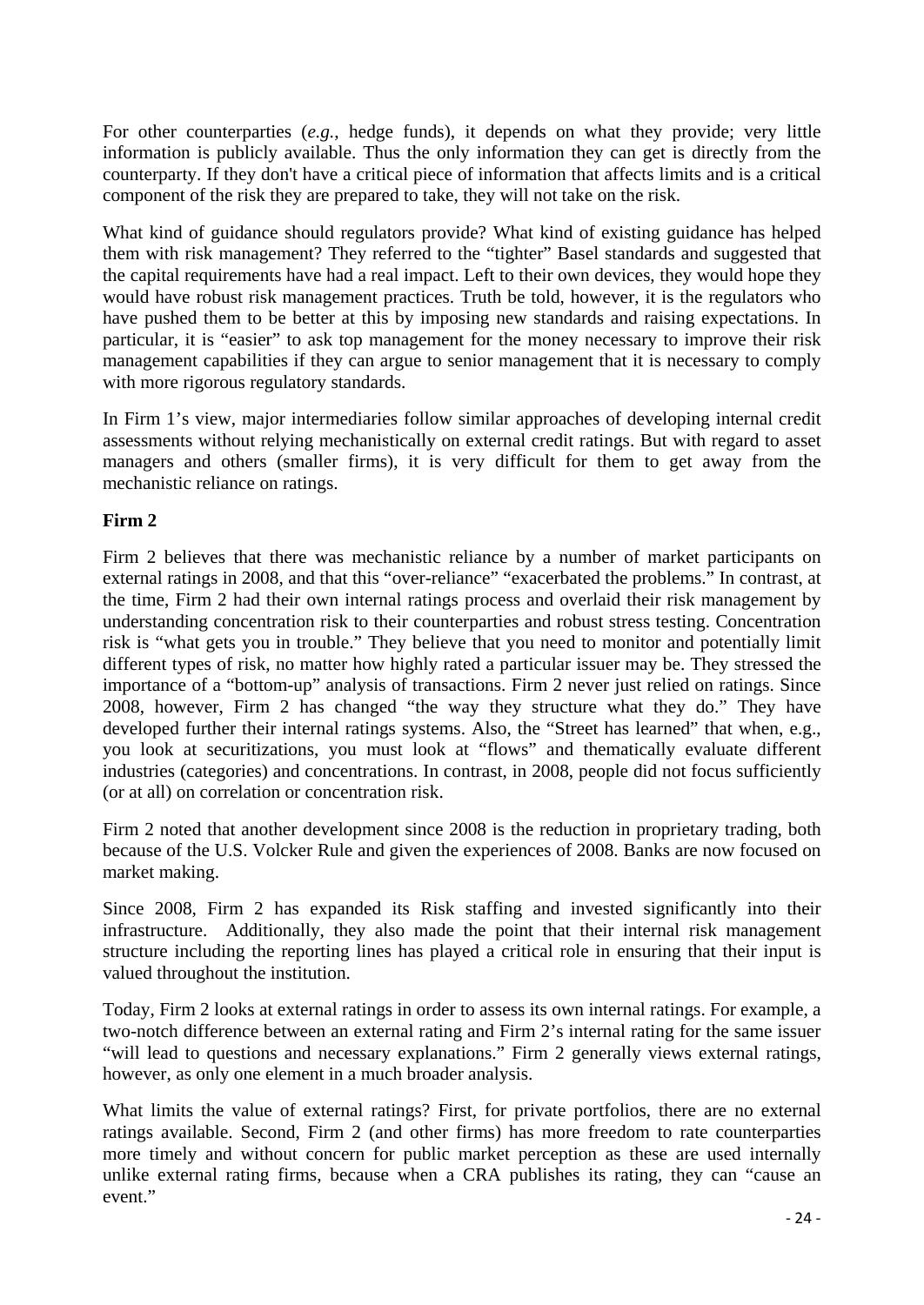The greatest hurdle facing Firm 2's (and other firms') ability to adopt alternative methodologies for assessing creditworthiness relates to data. Firms need to get (frequently on an international basis) data (including historical data of more than five years) for the underlying of a securitization to determine the risk parameters. It is very difficult to get this kind of data in a standardized format.

### **Firm 3**

Globally, Firm 3 has 70 people in its credit risk management unit. They have a "prescribed risk appetite." They use credit analysis as the fundamental value to set limits and risk. Firm 3 dedicates 15 people to credit analysis. The external ratings of the top three CRA firms (the "Ordinal Ratings") are used as a "complement" to the fundamental process, *i.e.,* they use external ratings as part of their tool set and to test internal conclusions. They bifurcate the "investment grade side" and the "non-investment grade side."

Firm 3 does not try to re-underwrite the CRA rating of a major industrial company, such as a Ford. But alongside those ratings, they do other things to "temper" their view of those ratings. They engage in a "fundamental analysis" looking at long- term factors, in addition to "short term" factors, such as CDS and Bond spreads (short term). It would "be a mistake" to ignore the Ordinal Ratings, although they would distinguish "the mistakes made by CRAs" in the past with respect to the rating of structured finance products. They would separate the rating of such products from ratings of "fundamental" counterparties (*e.g.*, Ford Motor type counterparty and other industrials) and made the point that CRA analysis of corporate issuers is generally very good. Thus, for example, they have not yet significantly changed a risk "appetite" because of a disagreement with an Ordinal Rating as generally the gaps between their ratings and ours in the investment grade space are usually small and we do not rely on their differences as being material in our overall, comprehensive risk assessment where we sometimes generate a lower notch or sentiment rating.

They believe that the FSB's emphasis on reducing reliance on external ratings is problematic because CRAs can serve a useful function. In their view, total reference removal and nonreliance on credit ratings for smaller firms may not be realistic.

With regard to non-investment grade counterparties, they assign their own ratings. They have internal rating models and conduct a "more fundamental credit analysis." They don't look at CDS spreads for such products because there is "nothing there for non-investment grade stuff."

Firm 3 does not *rely* on external ratings for short-term counterparty risk, but they do use them "as an anchor," as they provide a "fairly reliable longer view through a cycle." They then consider the other spreads and try to "triangulate."

Firm 3 does not benchmark itself much against any firm. They are not a bank and the historical investment banking firms have been bank holding companies since 2008.

With respect to intermediaries that are smaller than Firm 3, which do not have equivalent credit risk management capabilities, they would advise such firms that they "*have to develop enough technology to look at the market indicators*" and follow the market cycles to ensure that they do not miss industry shifts.

They cited the example of MF Global and noted that, despite what the ordinal ratings said, Firm 3 had at that time fundamental issues with their credit. They would further say: *"anyone looking only at Ordinal Ratings will miss what's going on the markets."* They believe that such smaller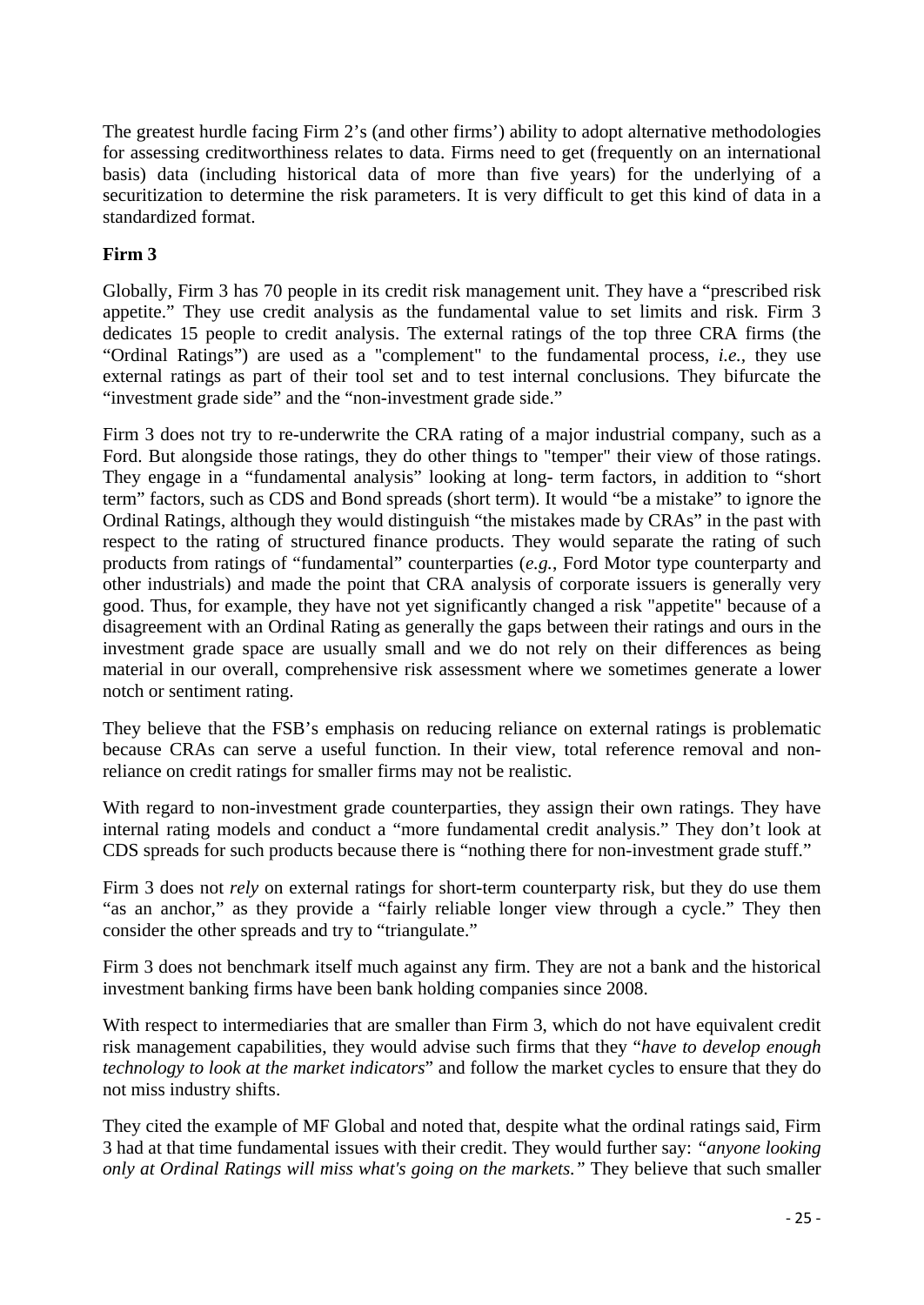firms, if they don't have and cannot develop the necessary sophisticated risk management, "*should stay short tenor, i.e., in cash business."*

#### **Firm 4**

The core of Firm 4's credit risk management system is to determine the "risk appetite" of the firm, expressed in a "top down" process from the Board. This is generally expressed in terms of "stress loss." At a strategic level, the group's risk management objectives are to:

- Identify the Group's significant risks.
- Formulate the Group's risk appetite and ensure that the business profile and plans are consistent with it.
- Optimize risk/return decisions by taking them as closely as possible to the business, while establishing strong and independent review and challenge structures.
- Ensure that business growth plans are properly supported by effective risk infrastructure.
- Manage the risk profile to ensure that specific financial deliverables remain possible under a range of adverse business conditions.
- Help executives improve the control and coordination of risk taking across the business.

Firm 4 has a risk management framework that sets out the activities, tools, techniques and organizational arrangements so that:

- Material risks facing the Bank can be better identified and understood; and
- Appropriate responses are in place to protect Firm 4 and prevent any harm coming to its customers, colleagues, or community.

Firm 4's internal process is intended to enable management to identify and assess those risks, determine the appropriate risk response, and then monitor the effectiveness of the risk response and changes to the risk profile.

How does Firm 4 ensure independence of its credit rating team in relation to the business side? The risk teams are embedded in "clusters." That is, they "need to be operative along side the business" (e.g., for "credit sanctioning purposes"), but are "separate" from the businesses.

The Chief Risk Officer (CRO) manages the independent Group Risk Function. The CRO has day-to-day accountability for risk management, including credit rating, under delegated authority from the Chief Executive. This gives them additional comfort and robustness. There is an "approval" line above the "local sanctioning" line. So they have struck a "robust balance." They look for consistency and balance. They have a shared service that oversees the sanctioning process for various businesses throughout Firm 4 to ensure consistency of credit decisions. They also use this structure to ensure that there is independence throughout the reporting lines. The "sanctioners" have decision-making independence from the business. In addition, Firm 4 validates its models and seeks to ensure that it conforms to its credit decisions elsewhere in order to determine whether the decision is consistent with their agreed risk parameters and appetite.

The transaction credit approval cycle starts with "origination," and then goes on in the following order: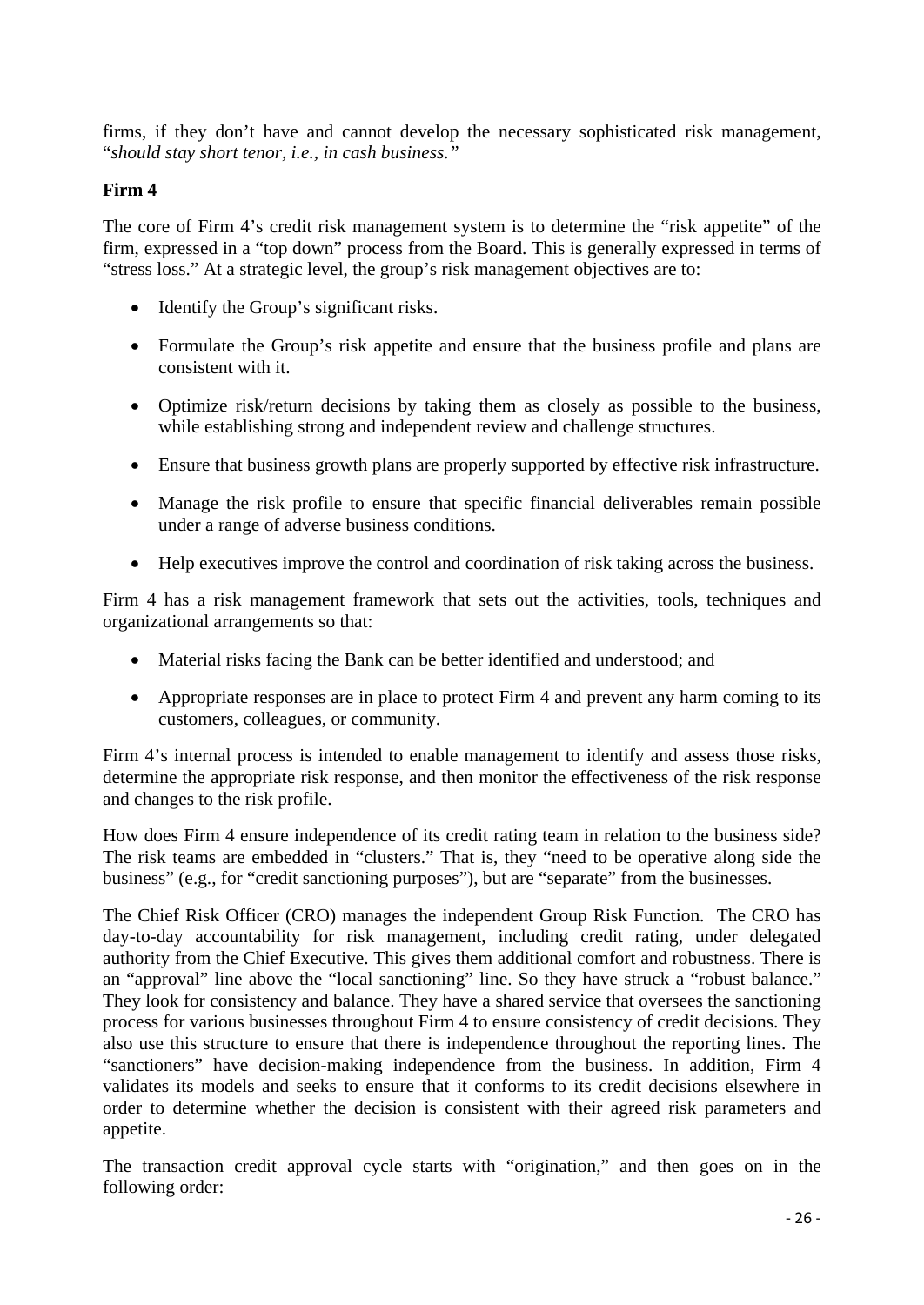- Evaluation
- Approval
- Documentation
- Monitoring and Control
- Problem Recognition
- Problem Solving
- Impairment/Provision

"Origination" refers to folks in the front office covering the clients who bring forward the trades. Evaluation is done by first (front office/business) and second lines (risk sanctioning team), and varies depending on the size and the risk rating of the client. Approval refers to the point where there is the final approval. Risk works together with its colleagues in the front office and legal to ensure all documentation elements are consistent with the terms proposed and approved at Committee. This is true of all proposals. Once the risk is "on the book" they move to monitoring and control. In the evaluation phase, a credit office will always undertake the credit risk exercise, with the benefit of an internally determined *probability of default* (PoD). Some internally generated PoDs may be overridden to reflect the public agency rating based on credit officer judgment. Every risk position has a PoD, but these do not sole drive decision making. Firm 4 incorporates other quantitative and qualitative data points in its credit assessment process. Firm 4 has businesses toward the smaller parts of the book where there is more of a "scorecard" approach. As risk profile increases, many factors go into the credit decision and there is a "write up" with recommendation. Part of the approval will include limits on the particular credit exposure and the type of credit exposure. Then they would sign off on the PoD, but must also approve the loss given default (LGD) on the individual exposures they have in place.

Credit officers are assigned credit discretions based on their seniority. Authority levels are bucketed by PoDs. All requests for capital are presented to and require approval by a business committee that reviews, among many others items, historical relationship, revenue and prospective revenue and return metrics. Additionally, for larger and or lower rated clients, requests may be presented to a Risk Committee.

Firm 4 was asked whether it would calculate a PoD on exposures as low as \$1.5 - \$4.5 million. Firm 4 responded that it runs PoD on all of its exposures, but the way the PoD is calculated may vary on the size of the exposure. Smaller exposures might be reviewed on a scorecard approach while larger exposures are subject to a more analytical, model driven, approach. PoD is, however, always an input into the credit decision and helps to determine who within the firm must approve the transaction. Portfolio stress losses are calculated on a 1 in 7 and/or 1 in 25 year scenario.

#### *Firm 4 Use of External Ratings in the Overall Credit Risk Management Process*

Firm 4 credit risk management approval process is driven in part by a PoD calculation that considers, but does not rely on external ratings. As a start, PoDs are calculated for a specific point in time and also for a 1-year through the cycle. This provides "context" as to the health of the client. However, the PoD is just one of many additional factors that is considered. Internal models can drive PoD, but external ratings might be one of many factors used in its calculation.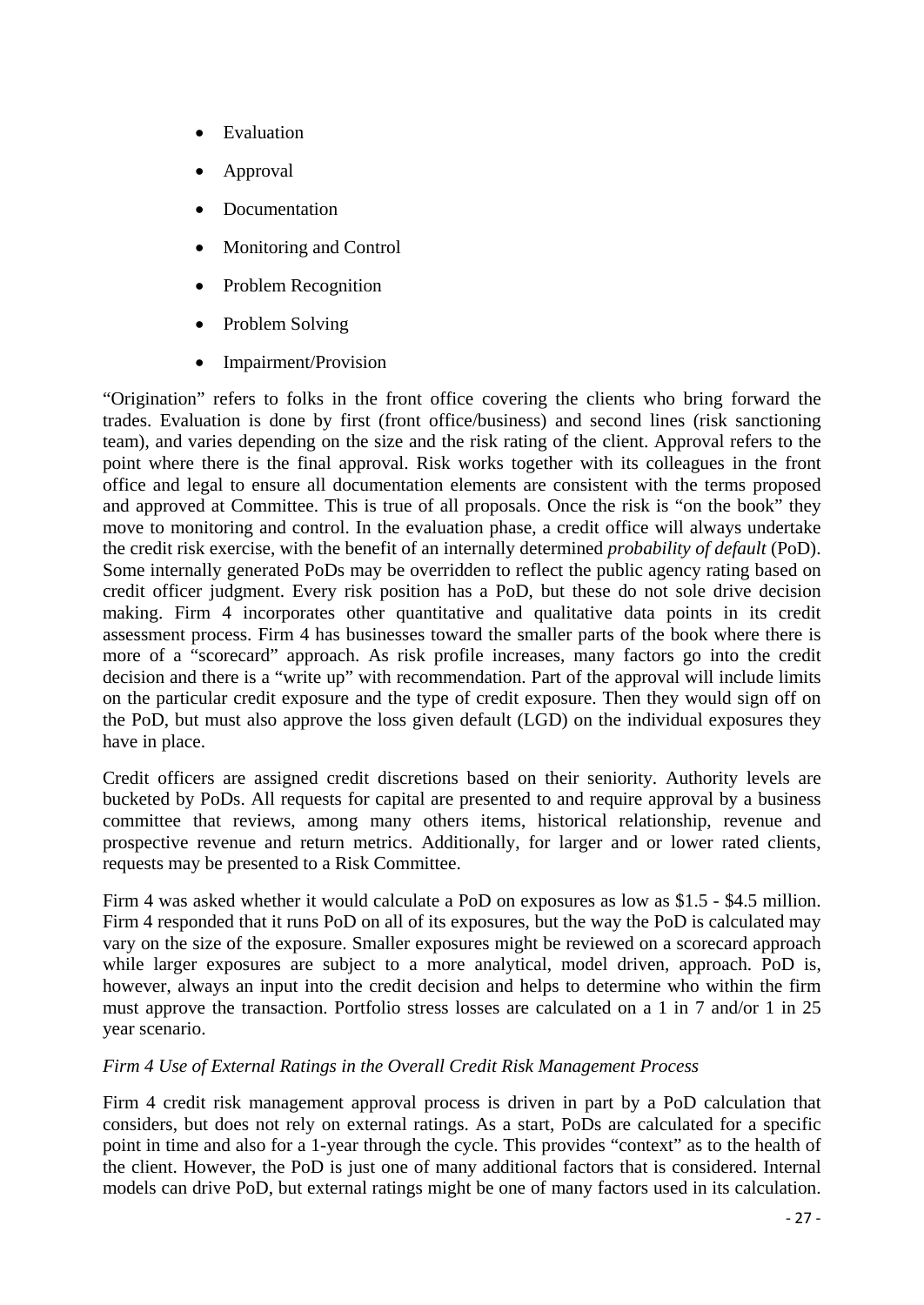And then on top of that the PoD is just one of many factors of the credit risk decision-making process. PoD becomes very important in the "monitoring" phase, once the credit decision has been approved. Firm 4 will also benchmark their internal ratings with existing external ratings.

#### *Pre-Crisis and Lessons Learned*

How has the market changed since 2008? What went wrong in 2008? Firms made the "wrong correlation assumptions relating to structured products." For example, they made the wrong assumption that property values will constantly rise. There was too much reliance on the value. In addition, people did not consider their position in the capital structure. Perhaps firms did not look close enough at LGD. That has changed and there is much better discipline today.

If CRAs and their ratings had not existed at the time of the financial crisis, there may have been a more diverse set of views. Perhaps CRAs channeled a common view (the wrong one). The absence of CRAs may have encouraged investment firms to support positions longer than might normally have been the case, but they can't speak for the investment (buy) side.

However, in reaction to the FSB's concern about "alleged" mechanistic reliance on credit ratings by firms, Firm 4 does not believe that in fact there ever was "mechanistic" reliance, although firms were "very" reliant. Rather, everyone made the same mistakes as the CRAs did and thus they mistakenly did not have the sense that the CRAs were getting things vastly wrong.

Where underlying data is not available, use is made of CRA ratings as a starting point for evaluation. But one thing that's changed is that banks are more focused on being able to distribute risk. One of the key things learned is to merge the market and credit view of your exposure. When credit risk goes wrong, it may create market risk and vice versa.

How has Firm 4 changed since 2008? First, they link market and credit risk more closely in their risk evaluation process. They consider the consequences if an asset cannot be distributed (i.e., what if you get stuck with certain assets on your balance sheet) and ask themselves whether they could afford that. Another thing that Firm 4 is doing better is "getting together monthly" and having risk reporting teams and economists identifying and examining portfolio changes earlier than they might have in the past. They have also learned from history.

But the concerns and "lessons learned" from the late 80s/early 90s came into even more focus post-crisis and impacted their appetite for property and leveraged assets. The "pre-crisis Firm 4" never just mechanistically relied on credit ratings. They overlay the rating with many other factors. Pre-crisis, if there was a change in an external rating of a client, it could lead to a reassessment of the PoD at Firm 4. That does not mean necessarily that they would change their own internal rating, but they would review the rating generated by their internal model.

Asked what smaller firms (with fewer CRM capabilities) should do, Firm 4 stated: "there is no great answer." They commented that there is "plenty of literature out there" regarding how to manage risk effectively and that you "don't need a large staff." They said, however, that firms must be "prepared to invest in analysis." "If you don't, perhaps you are working in the wrong field." The key question to ask is "how do smaller firms hedge." They need to do more of this.

#### **Roundtable 2**

One participant identified the three business lines that need credit assessments: (1) proprietary investment, (2) custody business, and (3) asset management / advisory business. In its proprietary investment business, (repurchase agreement (repos), money market, investment portfolio), the firm obtains at least two CRA ratings. Since the financial crisis, it has also been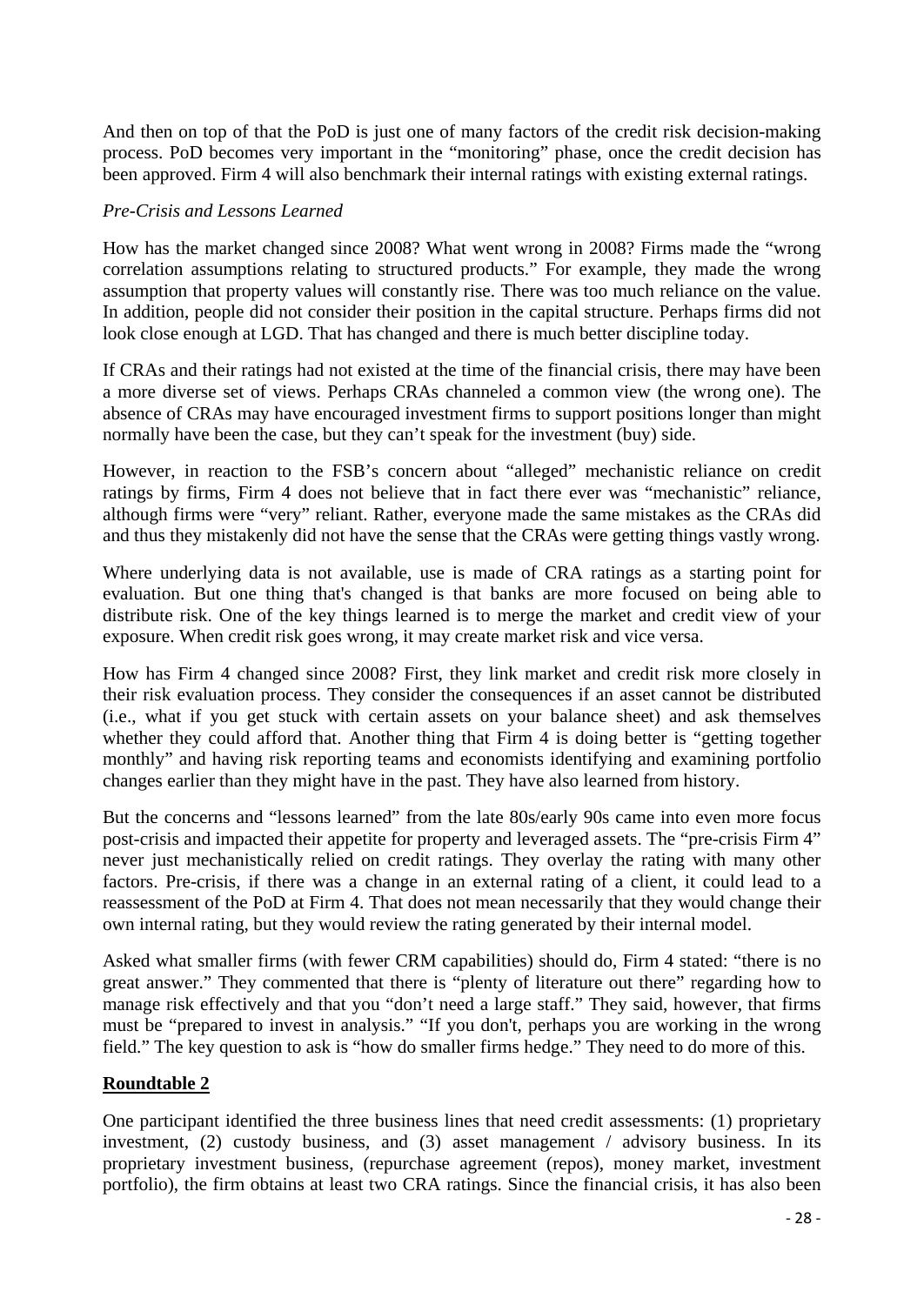required to conduct a second internal creditworthiness assessment under new bank regulation. If a downgrade in the CRA ratings occurs, it must rely on its internal creditworthiness assessment model, which may include waterfall structures, or conduct stress testing to in order to analyze the underlying securities and ensure that excessive risks are not taken.

In repo transactions, a credit assessment of the counterparty is performed. The firm uses an Internal Ratings Based Approach (IRBA) in the U.S. in order to conduct a credit assessment of counterparties. This allows it to use its own internal credit assessment analysis rather than rely solely on a more standardized regulatory capital model. The criteria under the IRBA that this firm employs are similar to those used by CRAs in their credit assessments. The collateral for repo is reviewed based on the credit rating, market value (including historical development value), and capital haircut requirement for consideration. As the result of the internal assessment, firms are more cautious of risks taken and may not invest in products that might have been previously considered as appropriate.

Its custody business includes securities lending, providing overdraft, and lending money to the clients/funds (asset management). The firm conducts a credit assessment in order to evaluate both the risks and outlook for its custody business. In the area of securities lending, the firm relies on some CRA ratings in order to comply with statements that are set forth in the prospectus in connection with their custody. In cases where they are sub-custodians, there are additional liability concerns, and the firm conducts on-site reviews to ensure there is proper asset segregation by the sub-custodians.

The firm's asset management business primarily involves exchange traded funds and portfolio management. For private and retail clients, the firm relies on CRA ratings due to the perception of impartiality. Institutional clients may additionally rely on some internal research, along with other economic data input. The Basel III requires that the firm 'look through' to the underlying assets in order to determine how much concentration exposure exists and derive a risk rate based on the underlying portfolio. The firm has a dedicated team that provides standard risk rate to their custodian clients on a quarterly basis, which is based on the capital requirement regulations.

A representative from another firm, who oversees the business product management and creating portfolio in the retail space, stated that his firm includes structured products (certificates with some options imbedded with common indices) involving equities. The clients are primarily buy-and-hold clients. Prior to the crisis, he stated the customers paid no attention to the credit risk as their main focus was high coupon rate or yield.

There were some concerns raised about the heavy reliance on CRA ratings in the retail structured product market due to lack of alternatives. In that market, intermediaries assess their retail clients and assign a risk-class to them as part of their profile. The firm can only recommend financial products with rankings that suit their profile. For the structured products today, the risk class is identical between issuers and underlying investments. If there is any foreign currency exposure of the issuer, the ranking of structured product will also be affected. In view of this, the credit analysts are required to modify the ratings and thus the product ranking to ensure the suitability of investments recommended to the clients.

Due to the lack of confidence after the crisis, and perhaps to a new-found awareness of the risks, retail clients are now heavily reliant on the CRA ratings of the structured products in which they invest. They view the CRA ratings as independent and sourced by a neutral party and they generally do not rely on the firm in providing the rating assessment; consequently, there is even more reliance upon CRA ratings in the retail market than in the institutional market.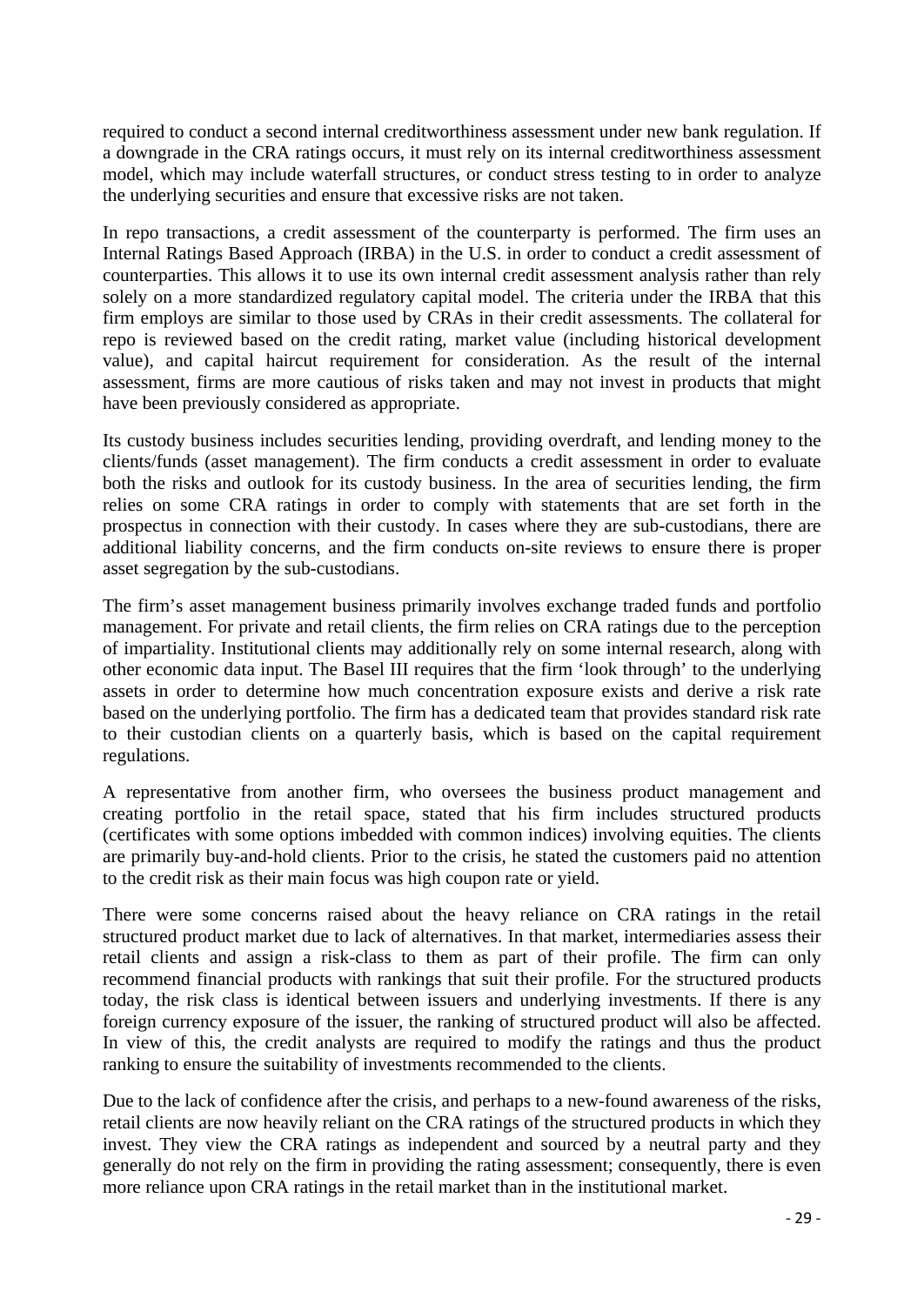## **Appendix 2**

|                | Country       | Regulator                        |
|----------------|---------------|----------------------------------|
|                |               |                                  |
| $\mathbf{1}$   | Australia     | <b>ASIC</b>                      |
| $\overline{2}$ | <b>Brazil</b> | <b>CVM</b>                       |
| $\overline{3}$ | Canada        | OSC and QAMF (combined response) |
| $\overline{4}$ | France        | <b>AMF</b>                       |
| 5              | Germany       | <b>BaFin</b>                     |
| 6              | Hong Kong     | <b>SFC</b>                       |
| $\overline{7}$ | Hungary       | MNB (Central Bank)               |
| 8              | India         | <b>SEB</b>                       |
| 9              | Italy         | <b>CONSOB</b>                    |
| 10             | Japan         | <b>FSA</b>                       |
| 11             | Korea         | <b>FSS</b>                       |
| 12             | Mexico        | <b>CNBV</b>                      |
| 13             | Morocco       | <b>CDVM</b>                      |
| 14             | Netherlands   | <b>AFM</b>                       |
| 15             | Pakistan      | <b>PSEC</b>                      |
| 16             | Poland        | <b>PFSA</b>                      |
| 17             | Romania       | <b>RFSA</b>                      |
| 18             | Singapore     | <b>MAS</b>                       |
| 19             | Spain         | <b>CNMV</b>                      |
| 20             | Turkey        | <b>CMB</b>                       |
| 21             | <b>UK</b>     | <b>FCA</b>                       |
| 22             | U.S.          | <b>CFTC</b>                      |
| 23             | U.S.          | <b>SEC</b>                       |
| 24             | U.S.          | <b>FINRA</b>                     |

*TABLE 1: List of Regulators Participating in this study*